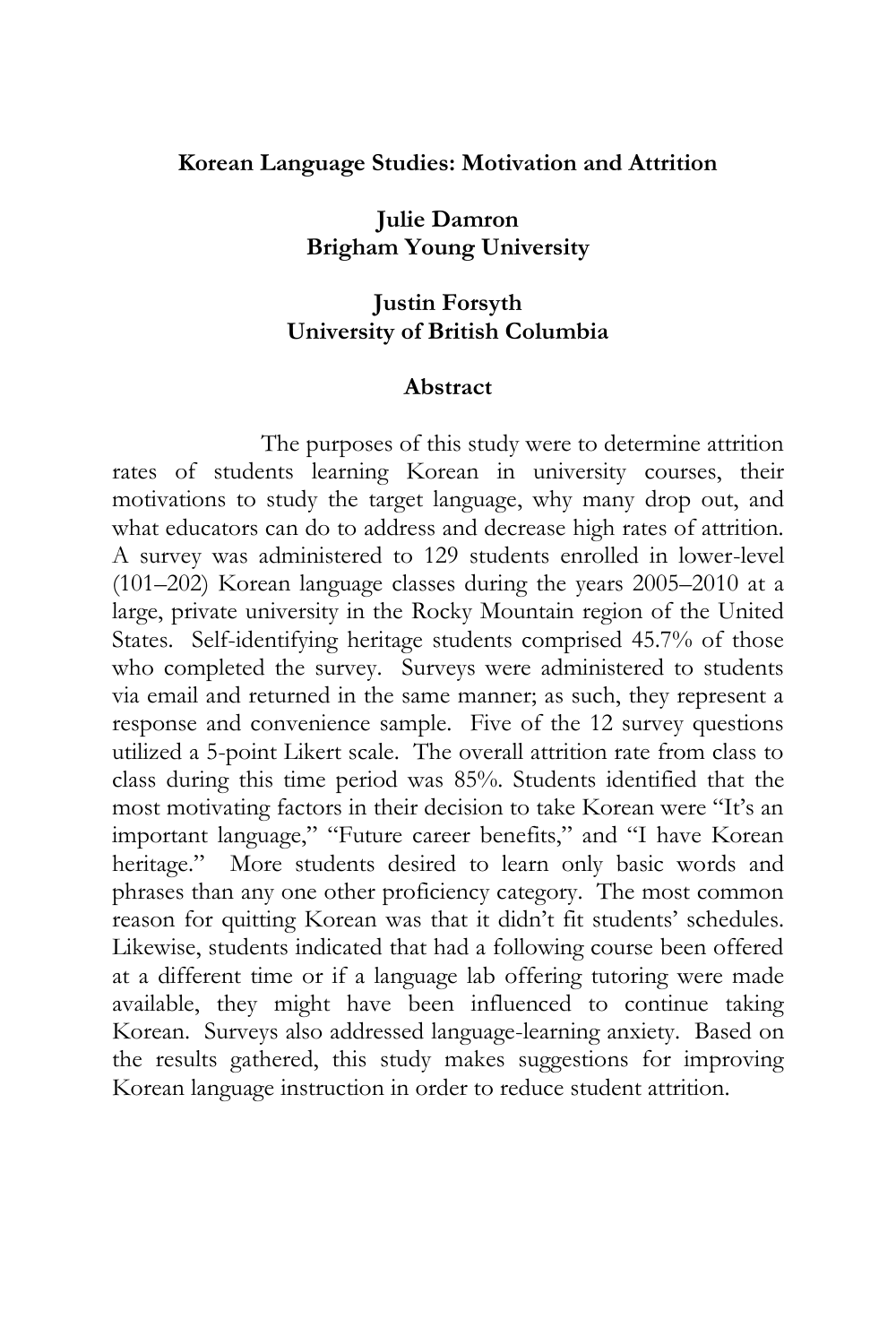#### **Introduction**

Korean is one of many Less Commonly Taught Languages (LCTLs) in America, distinguishing it from Spanish, French, and German. Since the start of the Korean War and the related diaspora of Koreans to the United States and elsewhere, it has become more common for major universities to offer Korean classes to their students. However, Korean is difficult for most native English speakers to learn—perhaps more so than Germanic or Romance languages. This is due in part to a very different sentence structure and a non-cognate vocabulary base. The United States' Defense Language Institute, for example, puts Korean in the Category IV language class with Arabic and Chinese; at the Institute, 64 weeks of instruction are expected to bring a native English speaker to limited working proficiency in these languages, compared to the 26 weeks required for the same proficiency in Spanish, French, Portuguese, or Italian $1$ 

The difficulty of Korean versus other languages is clearly evident as the attrition rate for Korean language classes is very high, even among the over 80% of students who are heritage language learners in Korean programs throughout the United States (You, 2001, as cited by Lee and Han, 2007, p. 35). For example, between the years of 2005 and 2010 at Brigham Young University, language attrition in the first four semesters of the Korean language course was 85% compared to attrition rates in languages such as Spanish, French and German, that range from about 12% to about 24% depending on the university and the source. In order to better understand these trends, this study sets out to determine the attrition rates of students learning Korean in university courses, their motivations to study the target language, why many drop out, and what educators can do to address and minimize relatively high rates of attrition.

 $\overline{\phantom{a}}$ 

<sup>1</sup> Campbell, C. (Associate Provost) (2010, January 29). Defense Language Institute overview. *Language proficiency: Common questions, common goals*. Lecture conducted from Flagship Zero to Two Project and the Texas Language Center, Austin.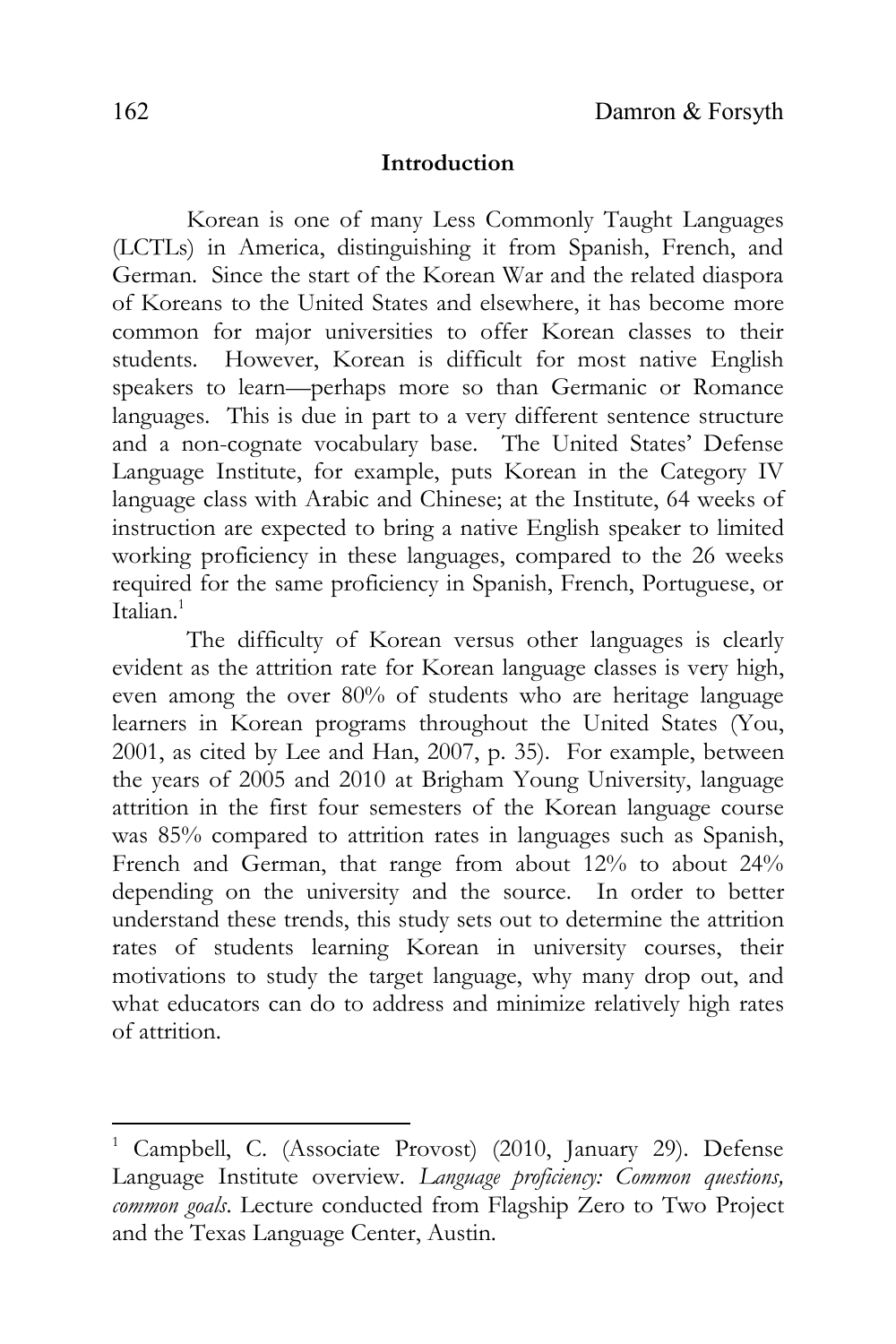$\overline{\phantom{a}}$ 

## **Literature Review**

#### **Initial Motivations for Enrolling**

There are many reasons why students decide to enroll in language courses. These motivating factors often include the following<sup>2</sup> (in no particular order):

- 1. To connect with their heritage
- 2. To communicate with family members (grandparents, etc.) or a significant other
- 3. To fulfill general education or graduation requirements
- 4. To satisfy an interest (inspired by pop culture, the media, other academic disciplines, etc.) in the language of choice
- 5. To follow the suggestion of a friend or acquaintance
- 6. To learn a language for the sake of language study itself
- 7. To enhance future career opportunities
- 8. To prepare for future study and academic work (e.g., comparative literature, history, linguistics, or Asian studies)
- 9. Because the language seems important and/or to obtain communication skills in that language
- 10. To enhance "one's own personal culture though the study of the literature and philosophy of another people" and/or "to increase one's understanding and appreciation of another culture" (Zelson 1973, p. 79)

Certainly, students will experience and express various motivating factors for enrolling in language study courses, and these students will each be motivated by different factors.

A current trend in second-language research is to study heritage language learners (HLLs)<sup>3</sup> and non-heritage language learners (non-HLLs) separately because their experiences and motivations before entering the classroom (as well as in the classroom) are

<sup>&</sup>lt;sup>2</sup> This list is derived from professional literature, including Zelson (1973), as well as the authors' thoughts and experiences teaching and learning Korean.

<sup>3</sup> According to Valdés (2000), an HLL is a "student of the language raised in a home where a non-English language is spoken, who speaks or merely understands the heritage language, and who is to some degree bilingual in English and the heritage language" (p. 375).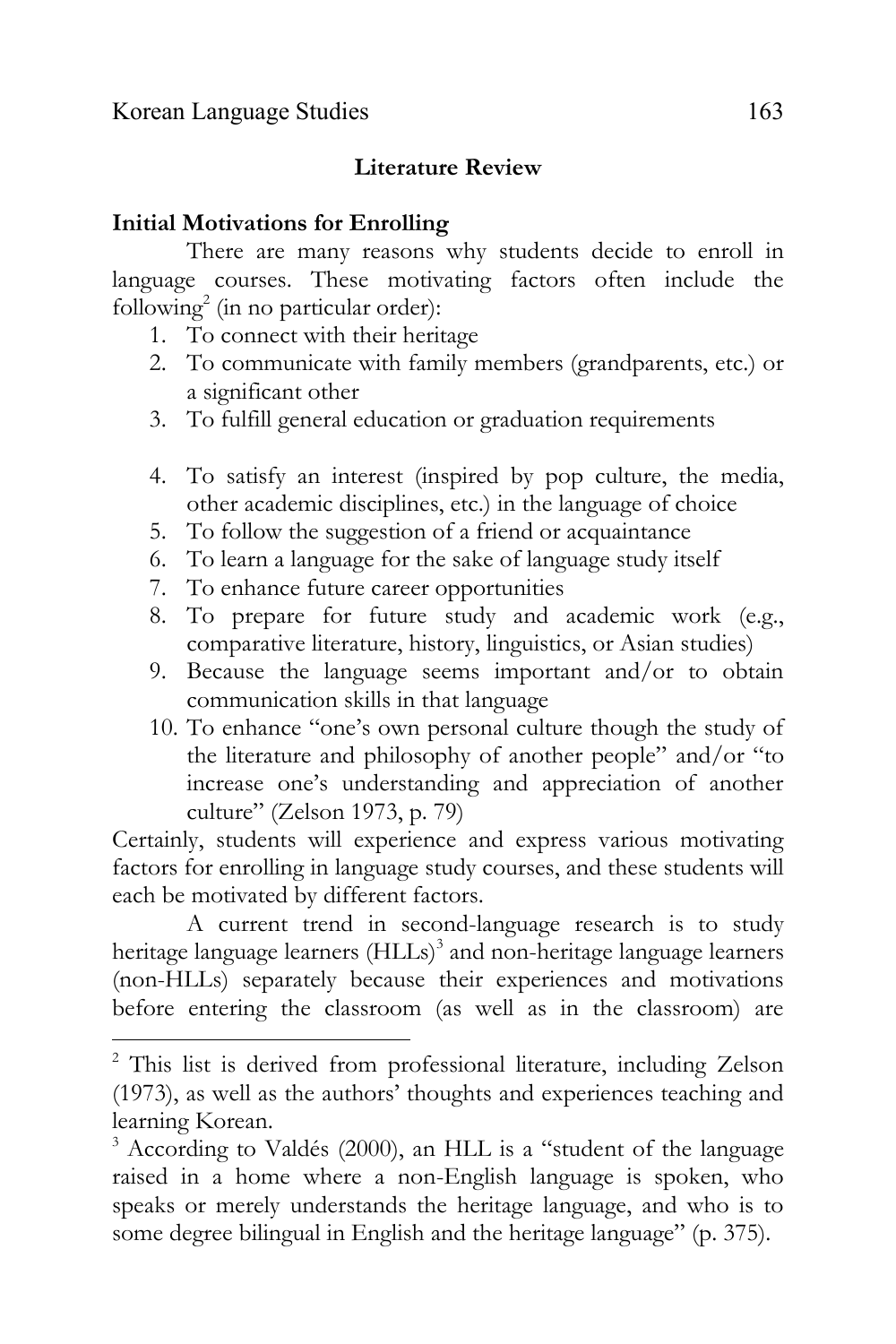different. Reynolds et al. (2009) suggested that heritage is "a widespread motivator for choice of language study" (p. 107). Certainly this is true in Korean language courses across the United States, where, as was mentioned, over 80% of students are HLLs (You, 2001, as cited by Lee and Han, 2007, p. 35). Of the participants in our survey, however, only 45.7% indicated having at least one Korean parent.

Many studies have addressed the experiences of Korean HLLs in the language classroom (Jo, 2001; Kim, 2006; Kim, 2001; Kim, 2002; Lee & Kim, 2008; Yang, 2003, to name a few). Korean HLLs enter "the heritage language classroom with high levels of integrational (i.e., to communicate with family and friends) motivation" (p. 122) and cultural connectedness (Damron & Forsyth, 2010; Reynolds et al., 2009). Non-HLLs experience lower levels of cultural connectivity and integrational motivation (and alternatively, higher levels of instrumental motivation, which refers to motivations such as career benefits) (Kim, 2006; Yang, 2003; Kim, 2002). While this comparison provides valid insight into the experiences of students in the second-language classroom, the primary purpose of the present study does not seek to address distinctions between these two types of learners.

# **Reasons for Dropping Out**

 $\overline{\phantom{a}}$ 

Horwitz (1988) boldly states, "large scale attrition in foreign language programs is a well-known phenomenon" (p. 292). Just as students enroll in second-language classes for a variety of reasons, a combination of factors likely contributes to many students dropping out -85% of students in the case of Korean in the present study. These reasons include the following (in no particular order):

- 1. Anxiety or stress related to language learning
- 2. Loss of interest in the target language or more interest in the art, culture, and/or history of countries where the language is spoken than in the language itself<sup>4</sup>
- 3. Satisfaction with what has already been learned and a corresponding lack of desire to learn more
- 4. Graduation from the university or program

<sup>4</sup> Aida (1994) listed interest in other aspects of the country besides language as a possible cause for student attrition (p. 165).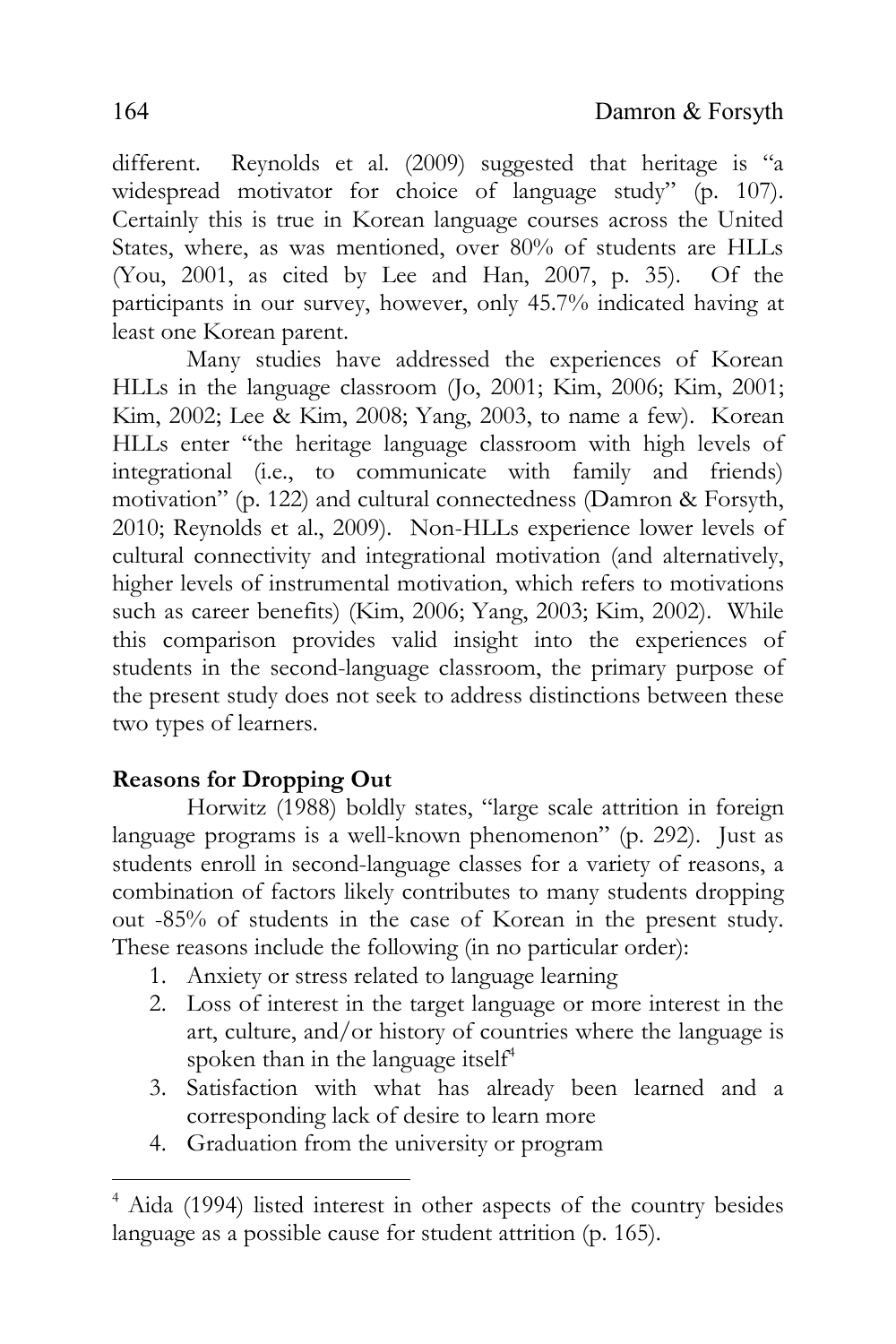- 5. Choice of an alternative way to complete general education or graduation requirements
- 6. Perception of the course or the language as too difficult or too easy
- 7. Dissatisfaction with what was being learned compared to what students expected or hoped to learn<sup>5</sup>
- 8. Lack of confidence in the target language ability (uncomfortable moving up to the next class)
- 9. Friend or significant other who spoke the target language no longer available
- 10. Coursework was too time consuming or the next level of the course didn't fit into the student's schedule
- 11. Incompatibility with the teacher
- 12. Unavailability of resources for extra help, such as a learning lab offering tutoring
- 13. Dislike for classroom environment or learning activities

One of the factors that likely contributes to a student's decision to drop out is language-learning based anxiety. Bailey (2003) found that "students who dropped out of their foreign language classes tended to report statistically significant higher levels of anxiety"; their data "suggest moderate to large relationships between components of foreign language anxiety and student attrition" (Cohen, 1988, p. 189).

As cited by Aida (1994, p. 156), Horwitz et al. (1991) noted three types of anxiety in the second-language classroom: (1) communication apprehension, (2) test anxiety, and (3) fear of negative feedback. However, Aida cited another study (Macintyre and Gardner, 1989) that found that the second of these, test anxiety, was "a general anxiety problem; it was not significant to foreign language learning" (p. 162). Identifying the real sources of student anxiety that contribute to attrition help the educator address the specific concerns of the anxious language-learner.

In a study of students in the Japanese language classroom, Saito and Samimy (1996) found anxiety to be a more significant

 $\overline{\phantom{a}}$ <sup>5</sup> For example, see Horwitz (1998), p. 291 for a discussion of attrition resulting from discrepancies in expected and actual proficiency and effort expended.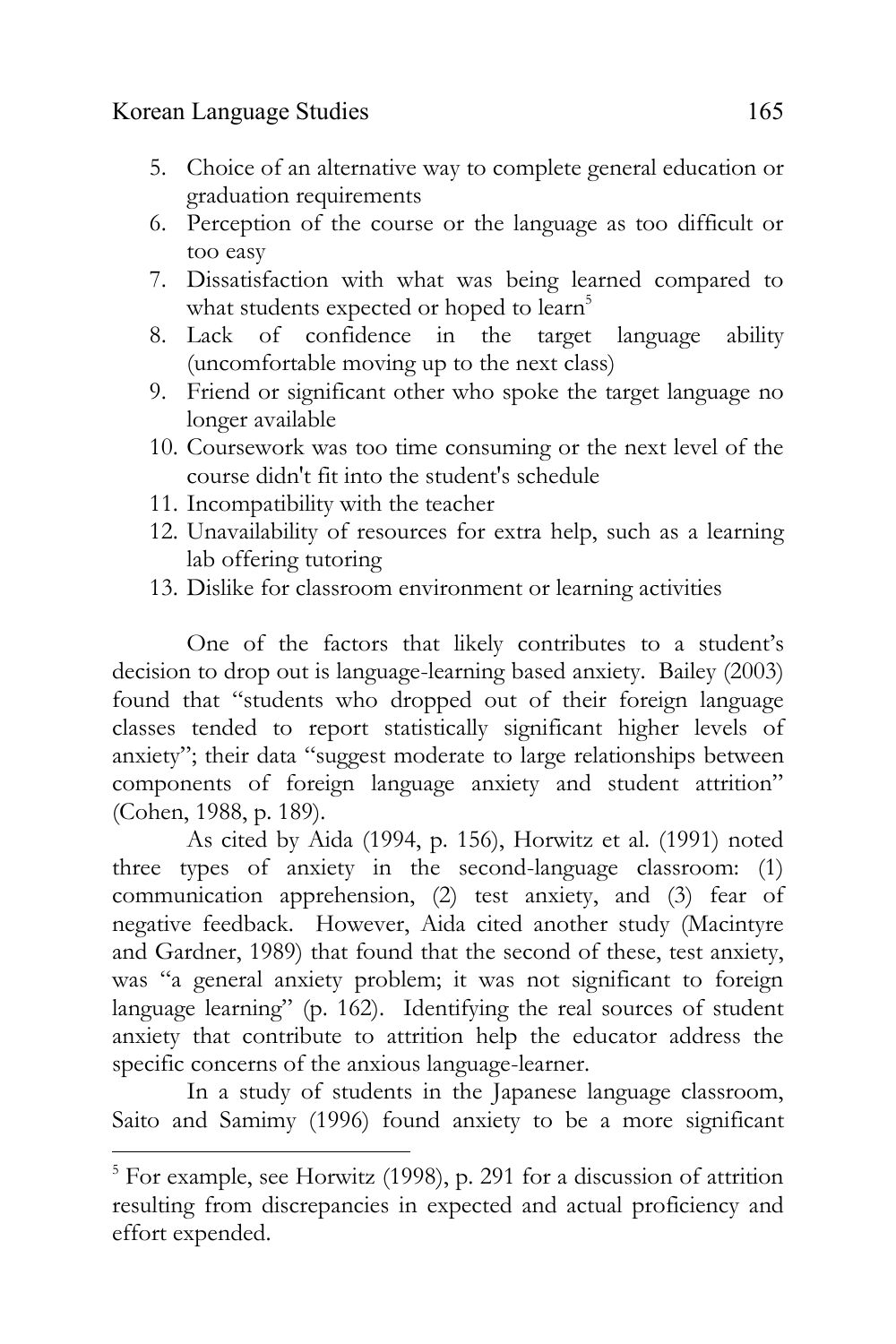factor in intermediate and advanced courses than it was in beginning courses. (In Saito and Samimy's study, in the beginning-level Japanese classes, a student's year in college was a better predictor of performance than was language anxiety.) This difference is attributed to less pressure to perform in a beginning class than in intermediate or advanced classes. Thus, heightened anxiety may accompany heightened expectations. Saito and Samimy even found increased levels of anxiety during different seasons: "students became more anxious and/or felt more embarrassed and awkward about speaking Japanese in class in the spring quarter than in the autumn" (p. 241). Students who experience communication apprehension or fear of negative feedback, it appears, are more apt to choose not to have the language learning experience over the anxiety or embarrassment associated with those aspects of our classrooms.

A student's year in college, and not anxiety, was the primary predicting factor for success in beginning levels of Japanese. Saito and Samimy cite Macintyre and Gardner (1989), who found that "at the earliest stages of language learning, motivation and language aptitude are the dominant factors in determining success. During the first few experiences in the foreign language, anxiety plays a negligible role in proficiency" (p. 245).

However, language anxiety leads to less risk taking in language-learning activities, lower grades, and "negative attitudes toward the class" (p. 246). In fact, Aida (1994) explored the relationship between performance (indicated by student grades) and anxiety, and found that "while students having a high anxiety level were more likely to receive a grade of B or lower, those with a low level of anxiety were more likely to get an A" (p. 162). Many studies in addition to this have found and addressed the relationship between anxiety and performance; Bailey (2003) cited some of these (Horwitz el al., 1986; Macintyre & Gardner, 1989, 1991b, 1991c; Onwuegbuzie et al., 2000). In these studies, anxiety was found to relate to several factors, including whether students had experience in Japan (the country of the language being studied), whether the class was an elective or was required, and whether the students were satisfied with their grades in the courses of the language of study. Students who were taking the course as an elective, had been to Japan, and/or were satisfied with their grades in Japanese courses were shown to experience less anxiety (p. 163). This is notable because of the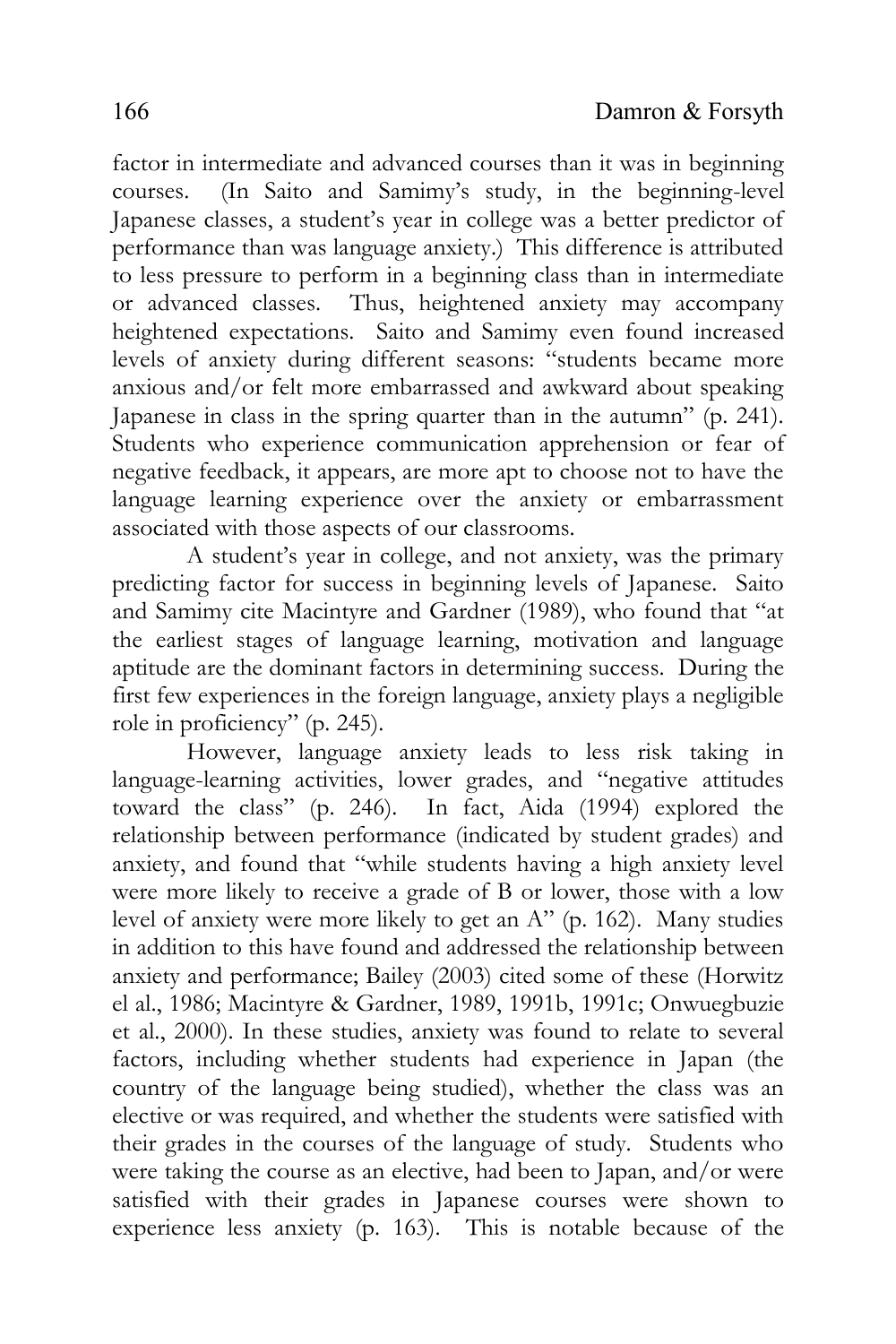established correlations between anxiety and both performance and attrition mentioned earlier.

Unrealistic expectations of teacher and student also have a role in student attrition (Lemke, 1993, pp. 14–15). Students who enter the foreign language classroom expecting to become fluent in an unreasonable amount of time and without expending the necessary effort will be disappointed when they do not reach the level they desire. Horwitz (1988), in a study of first-semester language students, found that her subjects generally believed that some people have a greater aptitude for foreign languages; many also had unrealistic expectations about the amount of time it would take them to reach their desired or anticipated level of proficiency (pp. 286–87). This discrepancy may lead to frustration in students who perceive early on that fluency will require much more time and effort than they expected when they enrolled in the class. When this occurs, Horwitz writes, "the majority will probably quit language study as soon as permitted" (p. 291). This frustration may be related to the aforementioned anxiety associated with language learning.

Furthermore, teachers who expect all students to perform at the same high levels and who fail to make accommodations for students whose natural abilities make language learning a slower but perhaps deeper process than that of their peers also likely contribute to the high attrition rates associated with second language learning. Lemke (1993) writes that some high school second language teachers "cope with slower, less able students by allowing them to drop out" (p. 12). When teachers fail to recognize variability in student learning, slower students can become discouraged and quit. According to Smith (1968, as cited by Zelson, 1973), "teachers who are expected to teach for mastery before proceeding to new materials may be at least 1.6 times 'more effective in their teaching than teachers who are not held responsible'" (p. 107). Therefore, perhaps teaching at a slower pace would be an effective method of improvement for the foreign language teacher, along with implementing methods for teacher accountability.

Researchers have also identified other causes for student attrition in foreign language courses. One of these is choosing another option for general education requirements (Lemke, 1993, who also cites Myers et al., 1979). Another reason was teacherstudent incompatibility. In Lemke's study, where students selected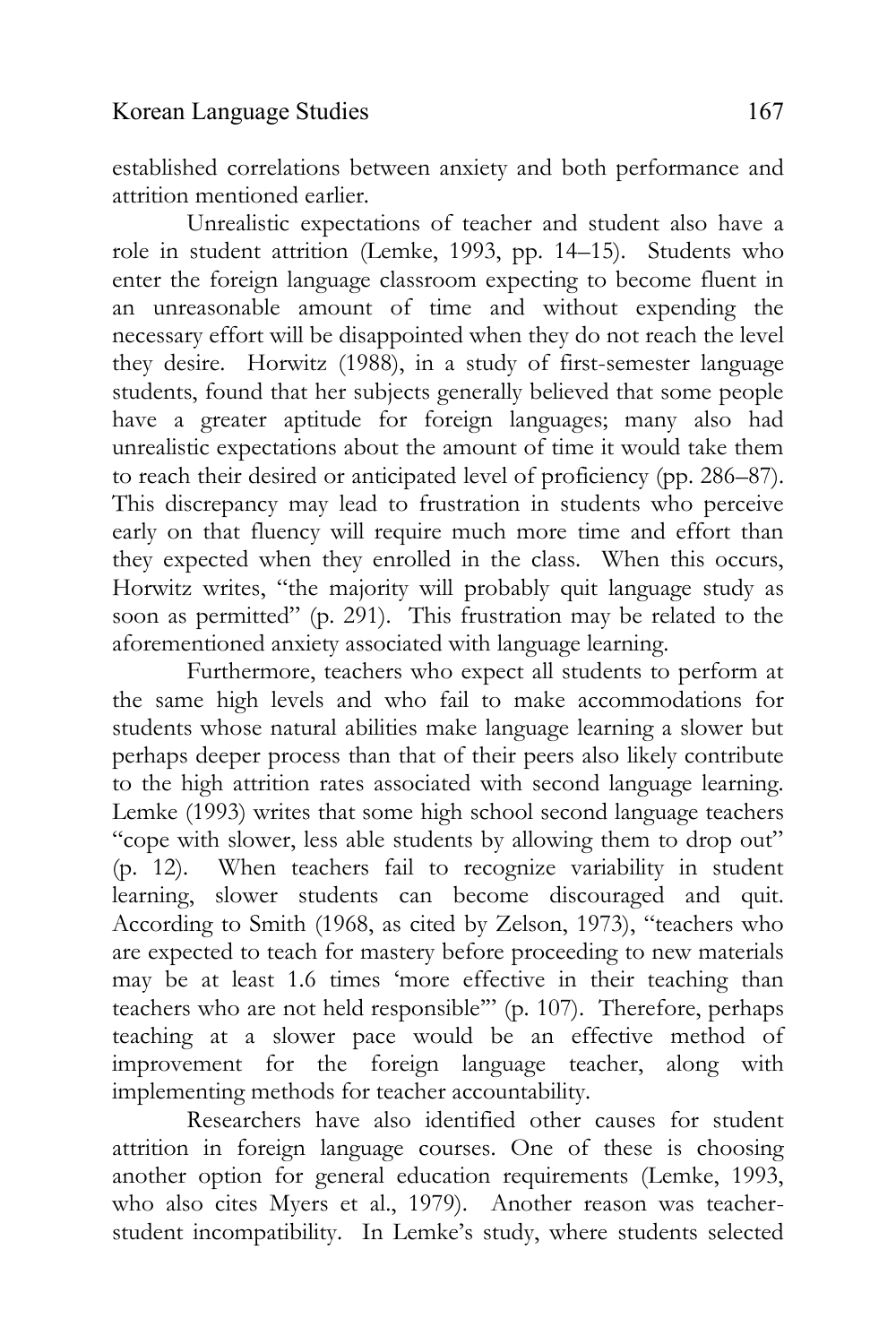their top three to five reasons for discontinuing foreign language study, incompatibility was the fifth most common reason listed (pp.  $37-8$ ).

As is evident, previous studies have addressed student motivations for language study, why students drop out, and the rate at which they drop out. However, a comprehensive analysis of these questions as they relate to Korean language programs with both heritage and non-heritage student experiences together is lacking.

## **Methodology**

The purpose of this study was to determine the actual attrition rate from Korean language classes at the university where the research was to take place, to find out why students take Korean, why they drop out and what can be done to reduce high levels of attrition.

To find the attrition rate of students taking Korean, the investigators conducting this study tracked student enrollment using university generated class rosters. Starting with Korean 101 in the fall of 2005, the investigators followed the enrollment of students for two years until they were to enroll in Korean 202. This procedure was replicated starting with the students who enrolled in Korean 101 in the fall of 2006, the fall of 2007, the fall of 2008, the fall of 2009, and the fall of 2010. The total number of students who were enrolled in Korean 101 between 2005 and 2010 was 131. To answer the questions regarding motivating factors for taking Korean and factors that promote attrition, surveys were sent to 129 undergraduate students from Brigham Young University, a large private university in the western United States.<sup>6</sup> All 129 research

 $\overline{\phantom{a}}$ 

<sup>6</sup> Because Brigham Young University (BYU) is owned and operated by the Church of Jesus Christ of Latter-day Saints, some may wonder what role religious motivation plays in student enrollment in language classes (i.e., are students learning Korean at BYU in preparation for a church mission in Korea?). While many students work as missionaries around the world for periods of 18 or 24 months, language preparation for missionaries requiring language instruction typically takes place at missionary training centers at the start of their service. Because prospective missionaries may submit application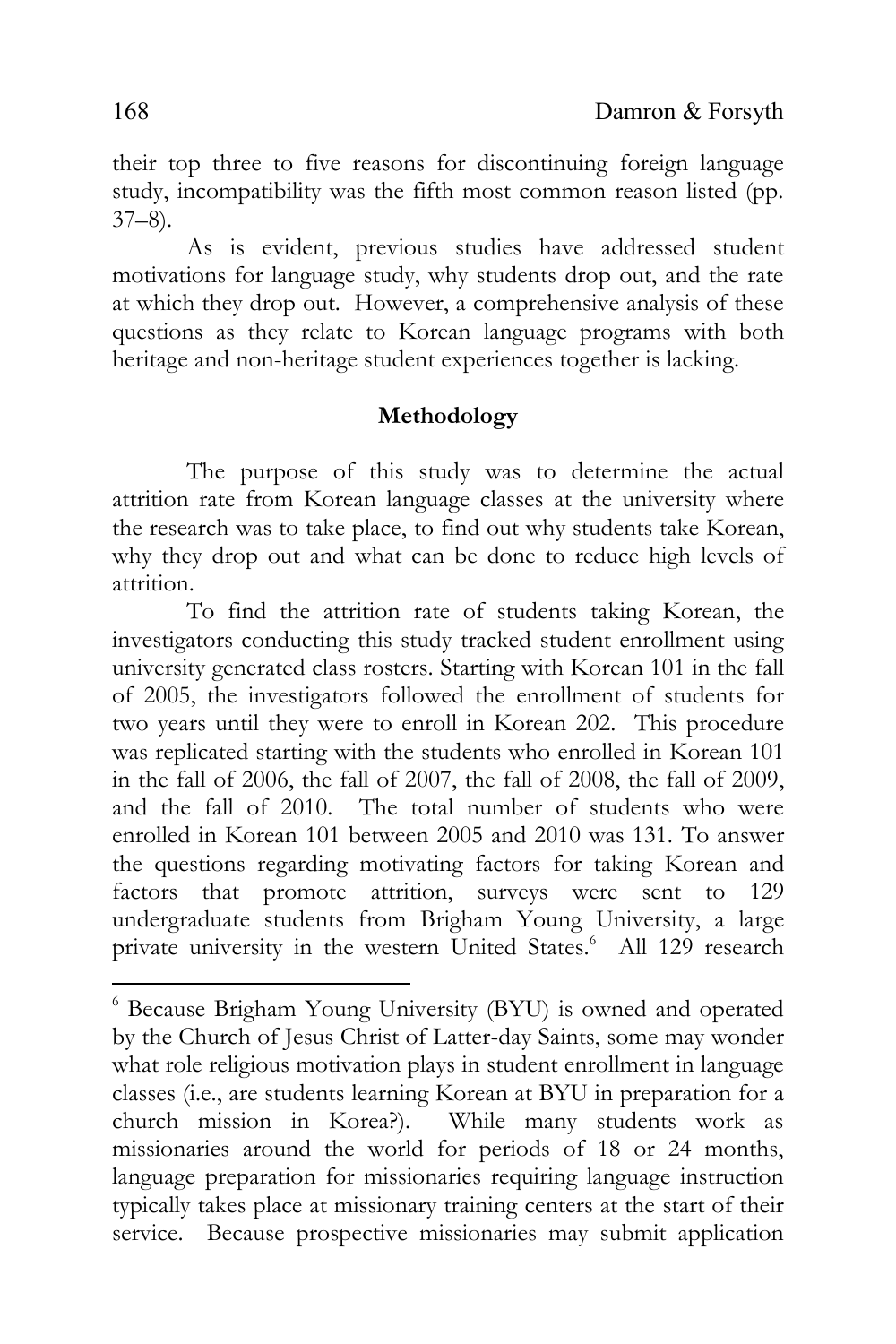$\overline{\phantom{a}}$ 

subjects were students at BYU at the time they took Korean classes. They ranged in age from eighteen to twenty years old. Of the 92 subjects who responded to the survey, 32 were male (35%) and 60 were female (65%). Students ranged from beginning to high intermediate learners. Students were from a variety of majors, including economics, management, biology, and business, as well as students with no officially declared major. Of the 92 students who answered the question pertaining to heritage background, 50 students (54.3%) had no Korean parents, 26 students (28.3%) had one Korean parent, 16 students (17.4%) had two Korean parents, and none were adopted from Korea.

All students enrolled in Korean language classes by choice, although completion of two years (four semesters) of a foreign language fulfills a university core requirement for graduation. Firstand second-year Korean language courses involve five contact hours per week and meet on a daily basis. Two of these (Tuesday and Thursday) are with a professor and a class of about 30 students. For the remaining three (Monday, Wednesday, and Friday) two sections of 15 students each meet with one TA. The University of Hawaii Press's KLEAR textbooks are used. As part of the course, students are required to meet with a Korean-speaking study buddy for ten hours each semester outside of class.

Surveys were sent via email to students who had taken Korean classes between 2005 and 2010 and who had current contact information on file with the university. Not every question of the survey was answered by every student. Data here represents only data that was reported. One of the surveyors was a professor in the Korean Department; the other was an undergraduate research assistant. The students represent a response and convenience sample.

The survey, which is reproduced with formatting edits in

packets only up to 120 days in advance, BYU students would generally not have enough time to take a formal, semester-long language class at BYU after receiving their assignment. Additionally, prospective missionaries do not self-select where they will work or what language(s) they will be expected to work in. Not a single student identified religious reasons on their survey as a motivating factor for taking Korean.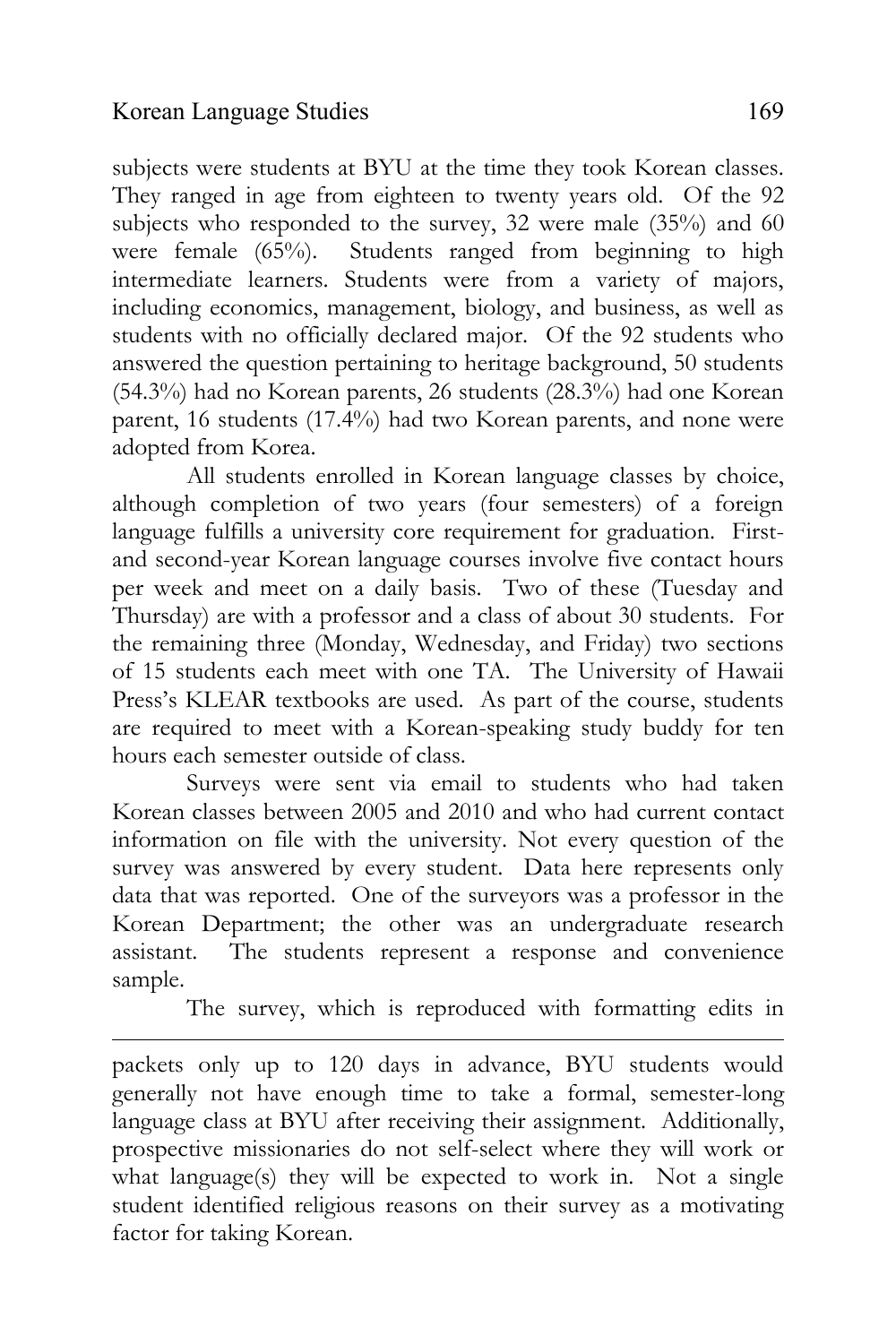Appendix A, asked 12 questions, with 5 of the questions utilizing a 5 point Likert scale. Numerical results were input into a Microsoft Excel file. Results of questions implementing the 5-point Likert scale were analyzed based on "high," "mid," and "low" responses, where 5=high, 2-4=mid, and 1=low. Results were then graphed and percentage, mean, and standard deviation calculations were done using Excel.

#### **Results**

## **Overall Attrition Rate**

Student attrition from first semester through fourth semester Korean classes averaged 85%. This means that from the beginning of the fall semester in 2005 to the beginning of the winter semester in 2012, the overall average attrition rate for all groups that started each fall was 85%. The number of students (16) who started Korean 101 in Fall 2005, for example, decreased by approximately 88% by the beginning of the fourth class (see Figure 1). In this 2005 cohort, the number of students decreased by 57% from 101 to 102 and 72% from102 to 201 and zero percent from 201 to 202, leaving only two students in the 202 class from the original 2005 cohort.

|  | Figure 1. Student Attrition in Korean Classes From 2005 to 2010 |  |  |  |  |  |
|--|-----------------------------------------------------------------|--|--|--|--|--|
|--|-----------------------------------------------------------------|--|--|--|--|--|

|                  | Attrition    | Attrition    | Attrition    | *Overall                        |
|------------------|--------------|--------------|--------------|---------------------------------|
|                  | from $101 -$ | from $102 -$ | from $201 -$ | attrition                       |
|                  | 102          | 201          | 202          | from $101 -$                    |
|                  |              |              |              | 202                             |
| <b>Fall 2005</b> | $57\%$       | 72%          | $O\%$        | 88%                             |
|                  |              |              |              | $(16$ Ss $\rightarrow$ 2        |
|                  |              |              |              | S <sub>s</sub>                  |
| <b>Fall 2006</b> | 50%          | 40%          | 17%          | 75%                             |
|                  |              |              |              | $(20 \text{ Ss} \rightarrow 5)$ |
|                  |              |              |              | S <sub>s</sub>                  |
| <b>Fall 2007</b> | 50%          | 40%          | 50%          | 85%                             |
|                  |              |              |              | $(20 \text{ Ss} \rightarrow 3)$ |
|                  |              |              |              | S <sub>S</sub>                  |
| <b>Fall 2008</b> | $31\%$       | 50%          | 67%          | 89%                             |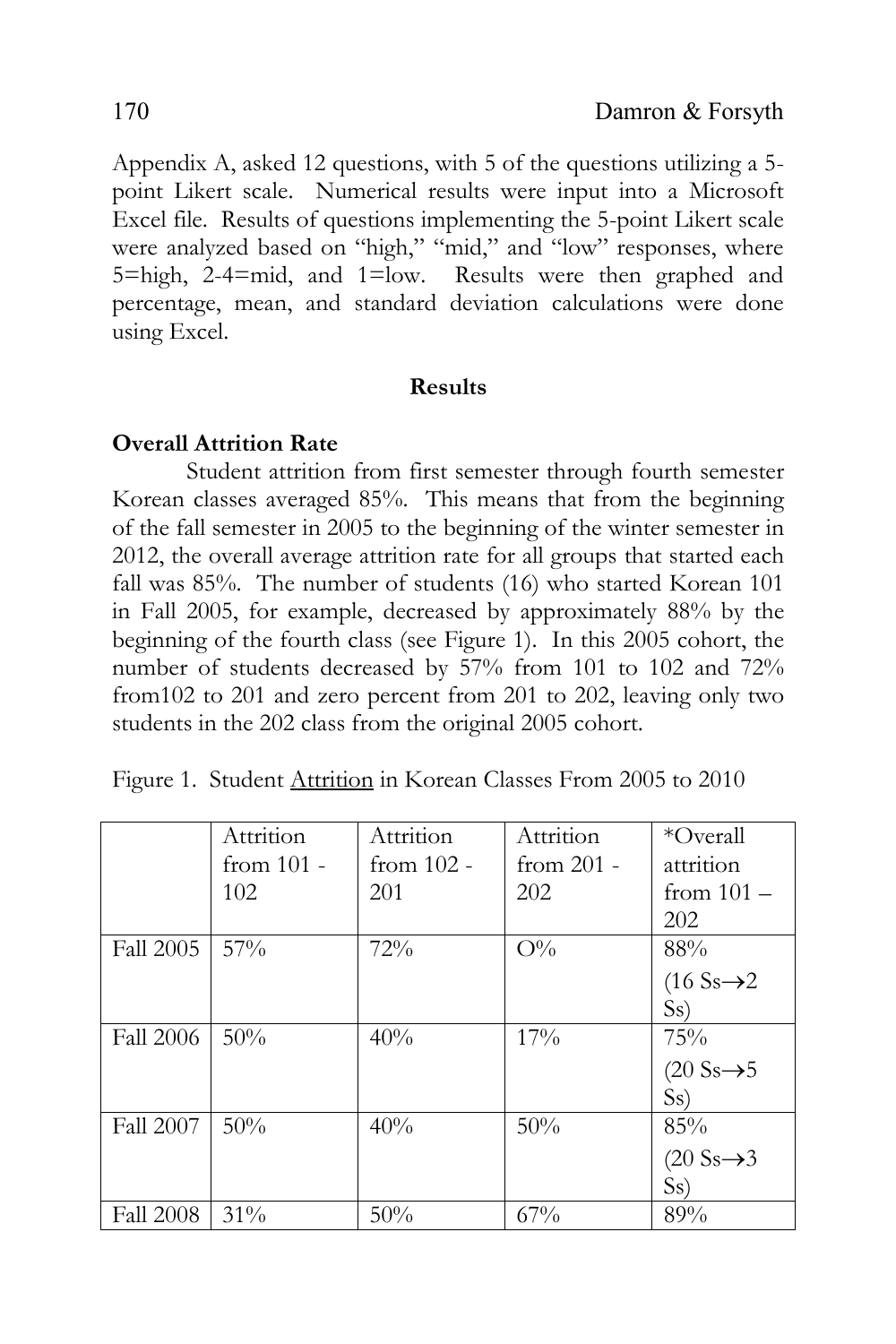|                  |     |     |     | $(26 Ss \rightarrow 3)$ |
|------------------|-----|-----|-----|-------------------------|
|                  |     |     |     | S <sub>S</sub>          |
| <b>Fall 2009</b> | 58% | 45% | 20% | 81%                     |
|                  |     |     |     | $(21 Ss \rightarrow 4$  |
|                  |     |     |     | S <sub>S</sub>          |
| Fall             | 43% | 75% | 75% | 97%                     |
| 2010             |     |     |     | $(28 Ss \rightarrow 1)$ |
|                  |     |     |     |                         |

## **Initial Motivators**

Figure 2 shows, in a comparative format, the degree to which several ideas or factors motivated students to take first-semester Korean. Students were presented with (or identified themselves) a possible factor and given the choice of 1 (low) to 5 (high) regarding the strength of that factor as a motivation in their decision to enroll. The factors ranked highest are "It looked interesting," which had the largest number of "high" responses (54); followed by "It's an important language" (40); "Future career benefits" (39); and "I have Korean heritage" (38). The factors with the largest number of "low" responses (less effect on student motivation) were "I have Korean heritage" (46), "It fulfills an academic requirement" (42), and "I have a Korean friend/significant other" (42).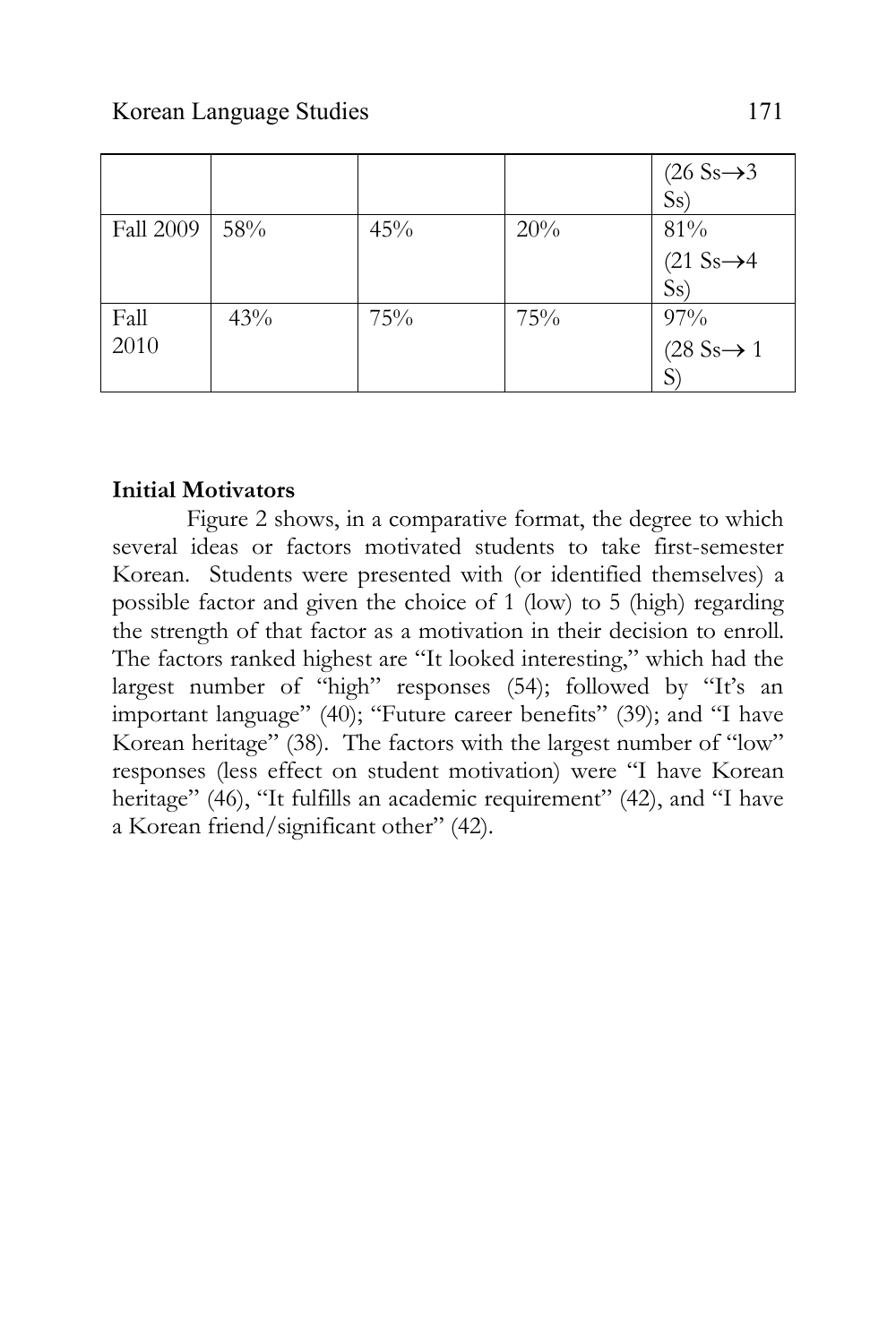

Figure 2. Initial Motivators For Enrolling In First-Semester Korean

These factors can be analyzed further by breaking them up into three categories: integrational motivation, instrumental motivation, and other interest.

Integrational motivation includes having Korean heritage or having a Korean friend/significant other. As would be expected, students had either high  $(42\%)$ <sup>7</sup> or low  $(51\%)$  heritage association and most were not highly motivated to enroll in the class because of a friend or significant other (31% were).

Instrumental motivation refers to the extent to which students expect that having Korean language ability would be beneficial to them in their careers, in school, and so on. The vast majority of students were motivated ("high" or "mid" answers)

 $\overline{\phantom{a}}$ 

<sup>7</sup> Percentages are based on the number of students who answered each question, which is usually different from the number of students who returned a survey. Not all students answered every survey question.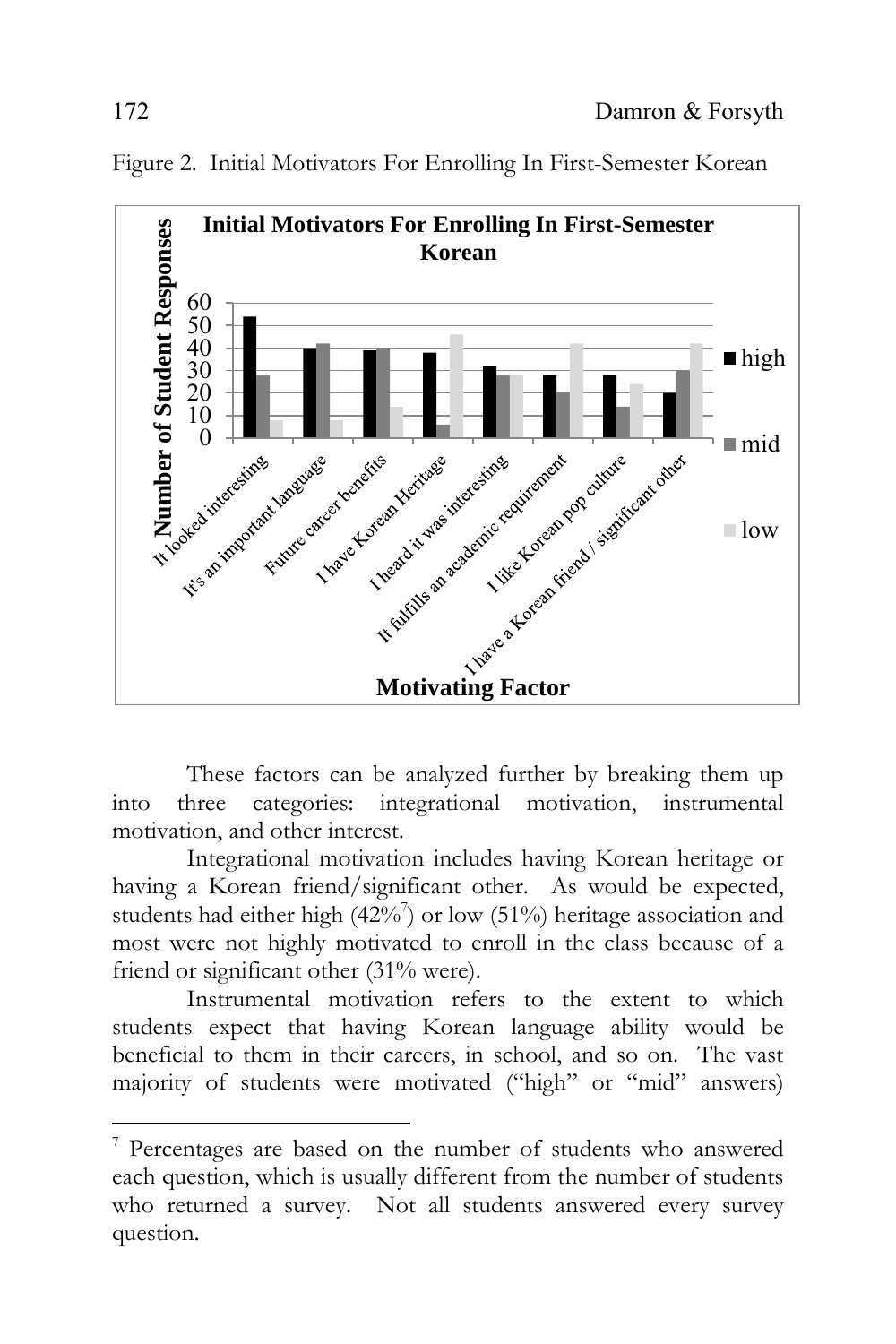because the language seemed important for future career benefits (85%), while fulfilling academic requirements was a lower-level motivator for most students (69% answered "mid" or "low"). Instrumental motivation seemed to be the highest motivator for students to enroll in Korean as can be seen in a cursory glance of data presented in Figure 2.

Whether the class looked interesting, the student heard it was interesting, or the student liked Korean pop culture, these factors together create a third category of initial motivation identified as other interests. Students weren't particularly motivated to take Korean because they heard it was interesting; however, most were highly motivated because it *looked* interesting, with 36% and 64% recording "high" responses, respectively. Students were split on Korean pop culture as a motivator. Interestingly, a significantly small number of students chose to mark this factor at all: 66 students (mean: 87, standard deviation: 9). Of the students who answered, they were highly motivated (42%) to take the class because of their interest in pop culture, or pop culture was a low motivator (40%) for them. Interest in pop culture is likely correlated with exposure to it.

Students also indicated their desired level of proficiency when they first started taking Korean 101. Thirty-nine percent of students responded that they desired "only basic words and phrases." This was followed by, in order of number of responses, "somewhat conversational" (27%), "fluent" (22%), "like a native" (9%) and "no expectations about proficiency" (3%) (see Appendix B, Figure 1).

# **Reasons for Discontinuing Studies**

When presented with 11 possible factors for deciding to stop taking Korean (see survey in Appendix A), students were again asked to rank each factor. The factor with the greatest number of "high" responses (more than twice that of any other factor) was "It didn't fit my schedule." Other factors with 16 or more responses included "It was too time consuming," "I wasn't comfortable moving up to the next class," "I fulfilled my requirement," "I wasn't learning as much as I wanted," and "It was too difficult."

Likewise, the factors with the highest number of "low" responses were "I no longer had a Korean friend/significant other" (80), "I lost interest in Korean" (66), and "It wasn't challenging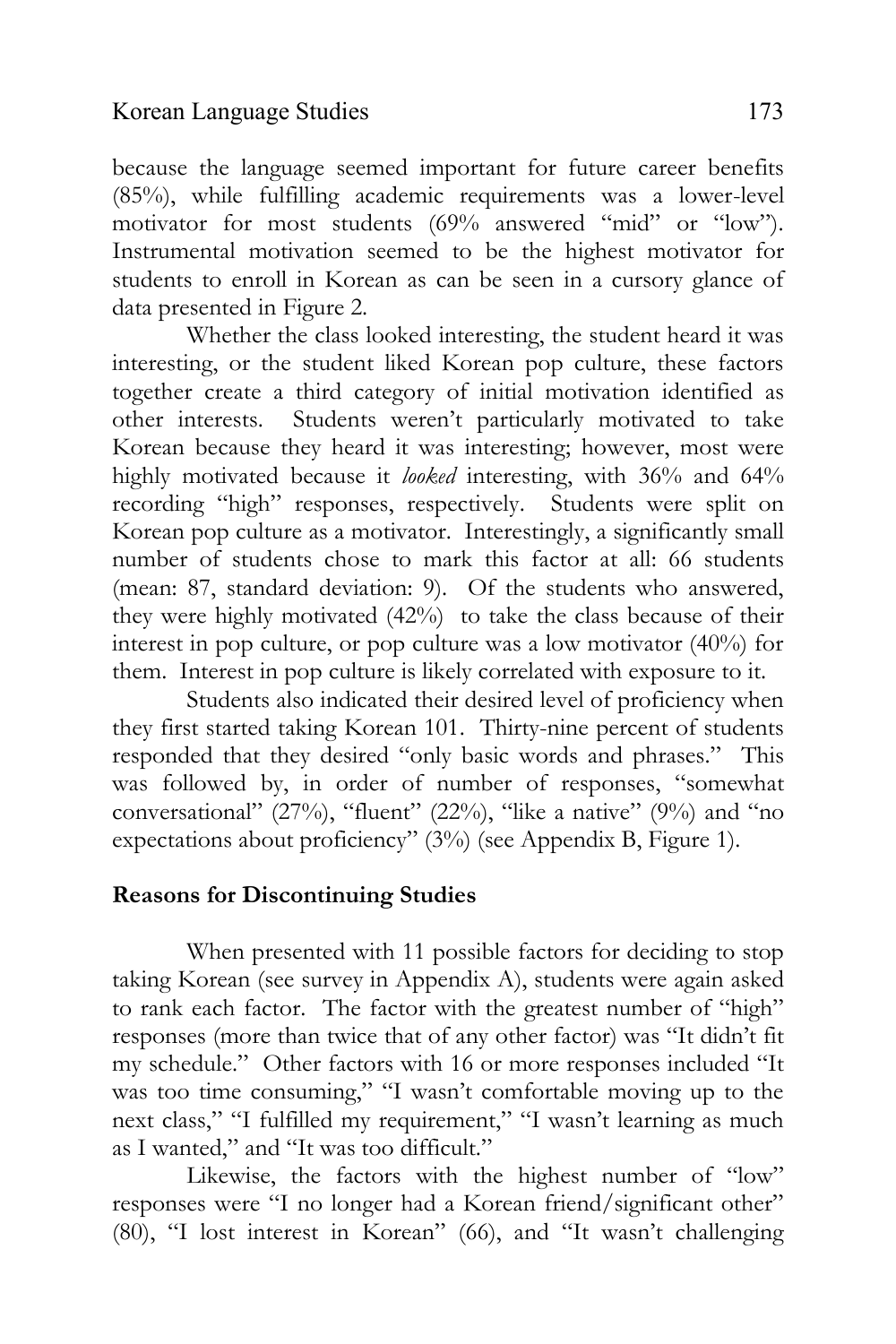enough"  $(60)$ .

Surprisingly, the responses relating to why students discontinued their Korean studies, the total number of "low" responses (570) more than doubled the total number of "medium" responses (216) and more than tripled the total number of "high" responses (165). This result suggests that students may have stopped taking Korean on account of one or two major concerns and/or several minor concerns.



Figure 3. Factors for Quitting Korean Classes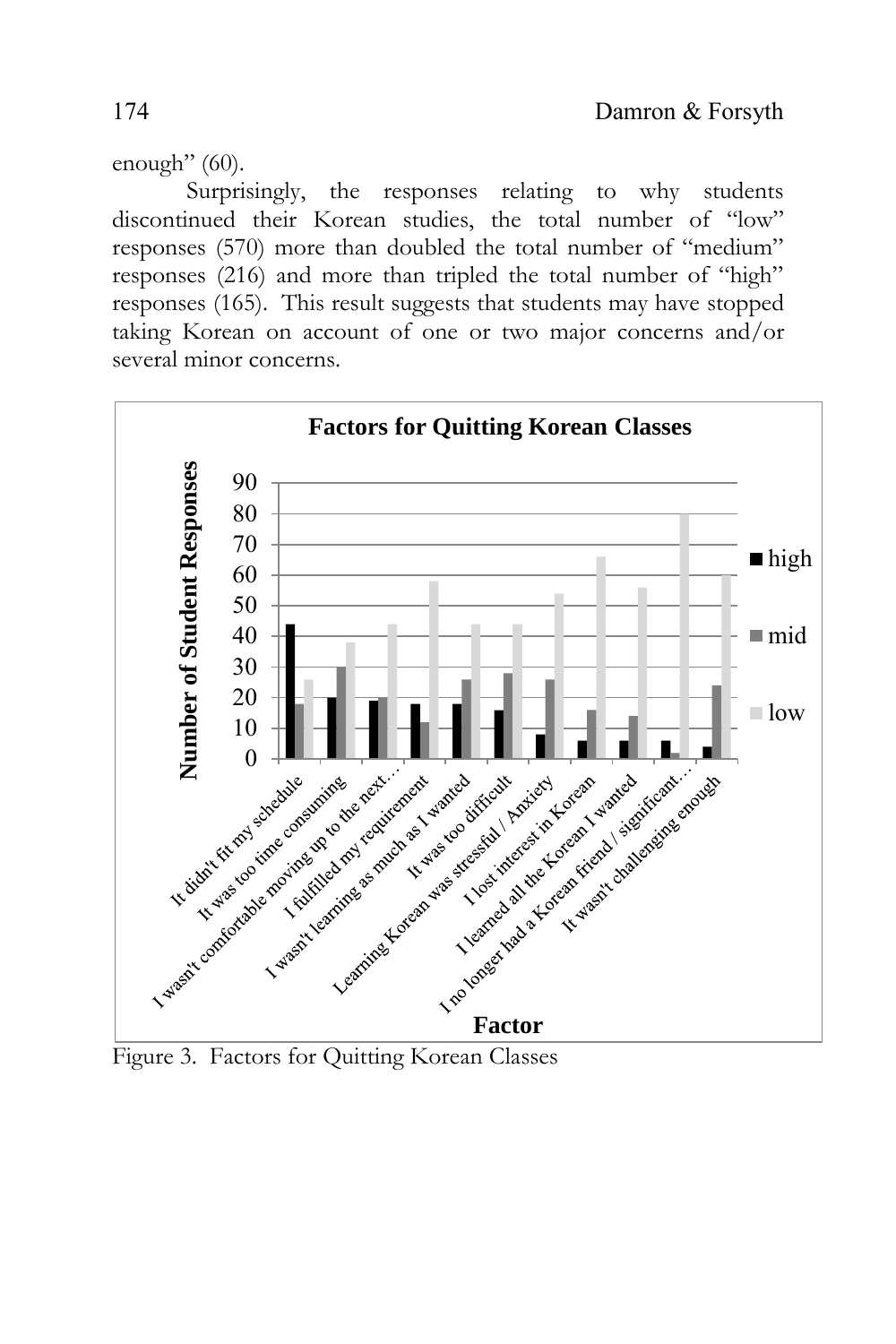#### Korean Language Studies 175

When asked if they received satisfactory grades in Korean classes, 90.5% of respondents answered affirmatively, while 9.5% answered negatively, suggesting that grades are not a major factor for quitting Korean language study.

## **Would-be Motivators**

The survey also addressed factors that would have influenced students to continue taking Korean classes—in other words, wouldbe motivators. The factors with the largest number of "high" responses were "Offered at a different time" (36) and "The addition of a language lab offering tutoring" (31).

As occurred in the previous section with reasons for discontinuing studies, the "low" category received a notably large number of responses—more than double that of both the individual "high" and "mid" categories.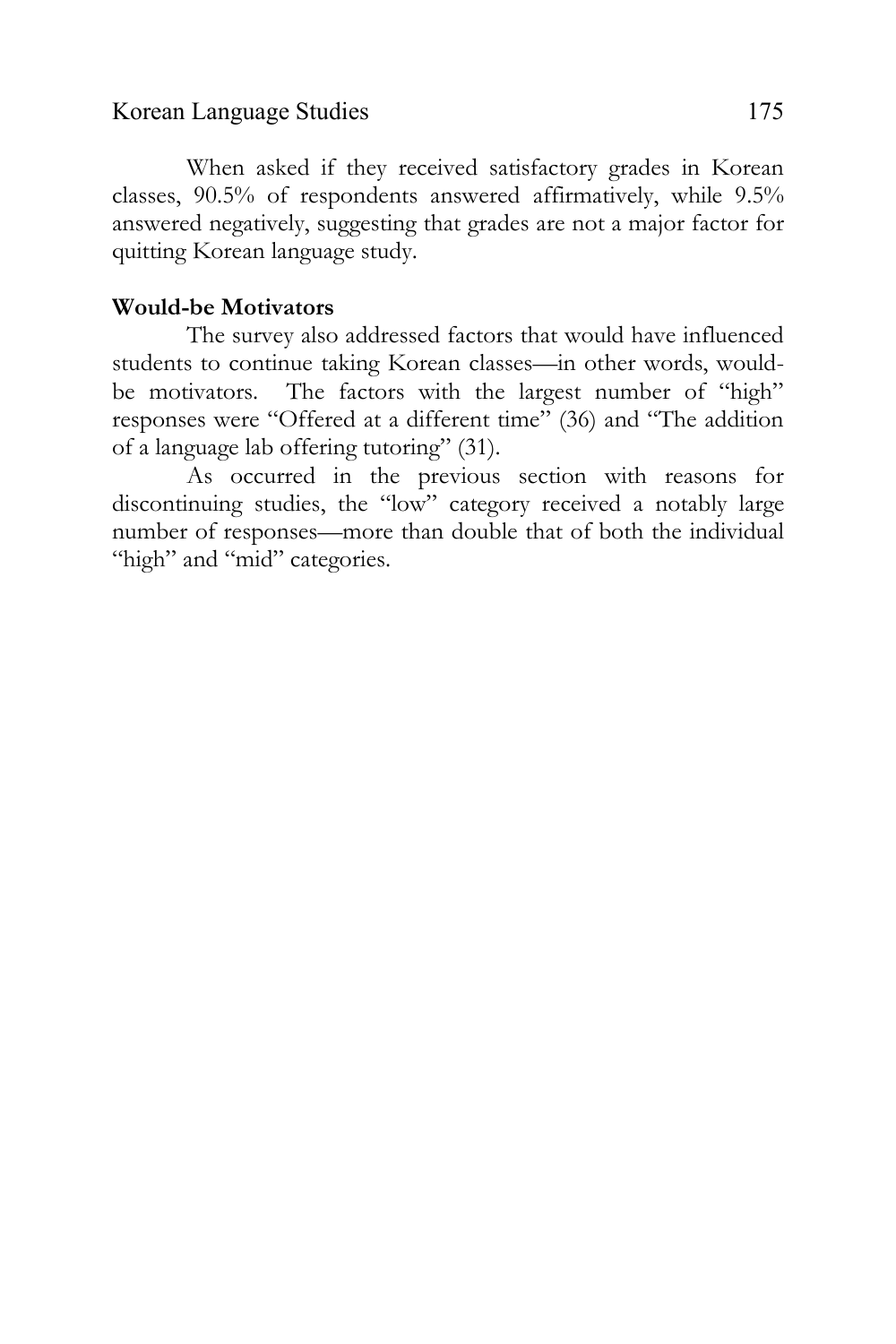

#### Figure 4. Would-Be Motivators

#### **Factors Related to Language Anxiety**

Students also answered questions pertaining to anxiety associated with language learning. Anxiety is well recognized as a contributing factor in students' decisions to discontinue language studies. More students responded to the question "How good do you consider yourself at learning languages?" with "high" meaning the students believe themselves to be a good language learner (22) than with "mid" (18) or "low" (5).

Students were also asked to rate how stressful three activities were in learning Korean: speaking Korean in class, taking written tests, and being evaluated orally on their Korean ability. Data is presented in Appendix B, Figure 2. The most stressful activity as reported by students was being evaluated on their Korean oral ability—44 students (out of 90 total respondents to the question) indicated that this was a high-stress activity. Students indicated that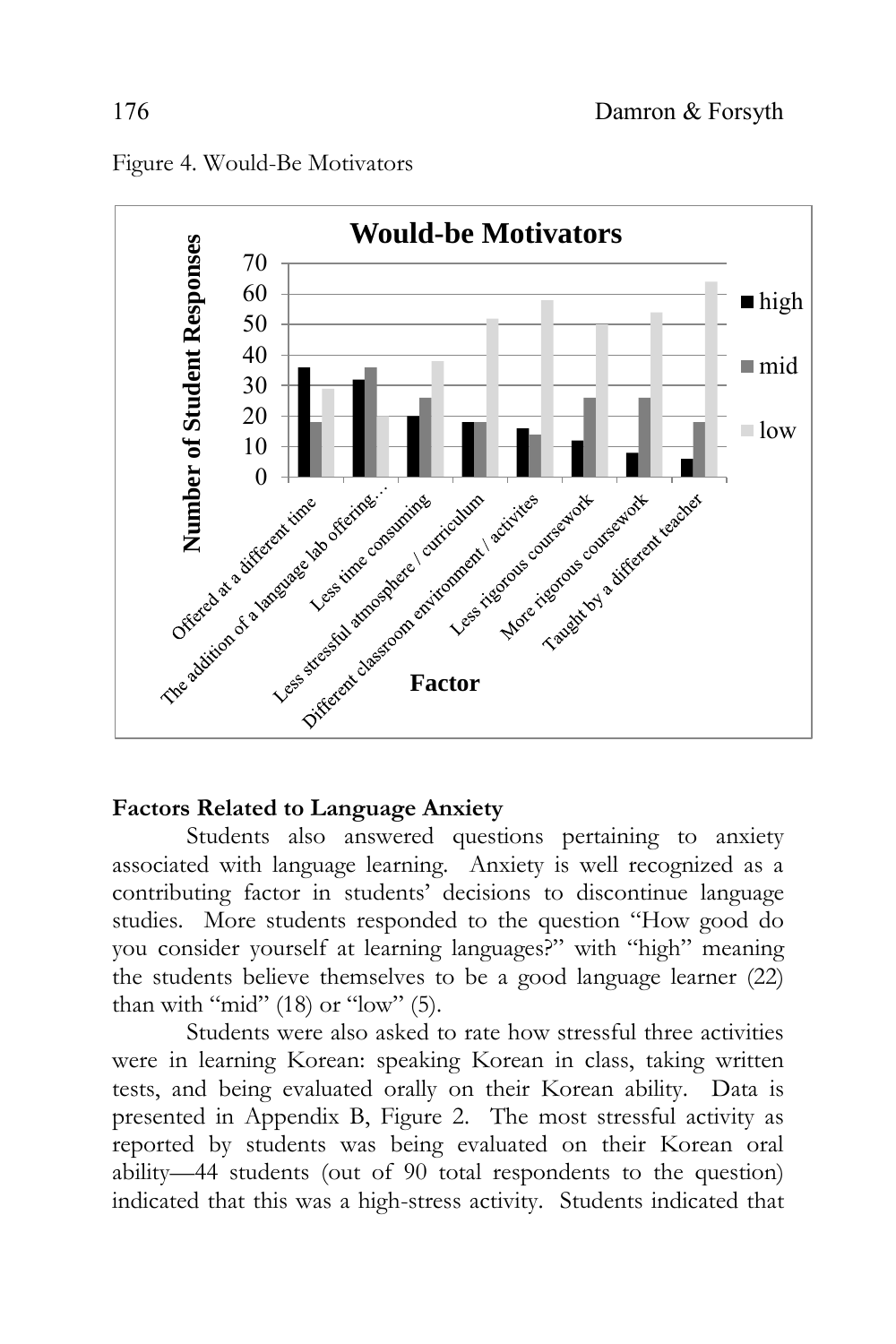$\overline{\phantom{a}}$ 

speaking the target language in class and taking tests<sup>8</sup> were mid- to low-stress activities.

## **Discussion**

This study had four purposes: 1) to determine levels of attrition in first- and second-year Korean courses, 2) to better understand why students decided to study Korean in the first place, 3) why so many quit studying the language at the university, and 4) to determine what can be done to reduce student attrition. Results for the first three points have been presented. In this section, researchers will address what can be done to reduce attrition rates in Korean language programs.

According to research on the topic, there are many things educators can do to reduce student attrition in the foreign language classroom. These may include: providing an option to minor in the language, implementing activities that allow students to make practical use of the language, discussing misconceptions about language learning with students, and addressing anxiety (discussed in more detail below). This study then suggests three additional things educators can do to increase enrollments and/or reduce student attrition.

First, educators can make foreign language classes more available to students of many disciplines. Zelson (1973) suggested that this can be accomplished by providing, in addition to the major option, a minor option for study. Zelson writes, "foreign language study as a major field has a somewhat limited appeal for large portions of the student body, but as a minor field, languages may present quite a different picture." (p. 177). The university where the present study was conducted offers both a Korean major and a Korean minor; therefore, attrition rates probably reflect such

<sup>&</sup>lt;sup>8</sup> The survey question for this result asks students to rate how stressful each activity was in learning Korean, including speaking Korean in class, taking tests, and being evaluated on oral Korean ability. Being evaluated on oral Korean ability refers to oral evaluations. Depending on the course, one to three individual oral exams were administered by teaching assistants to class members of each course.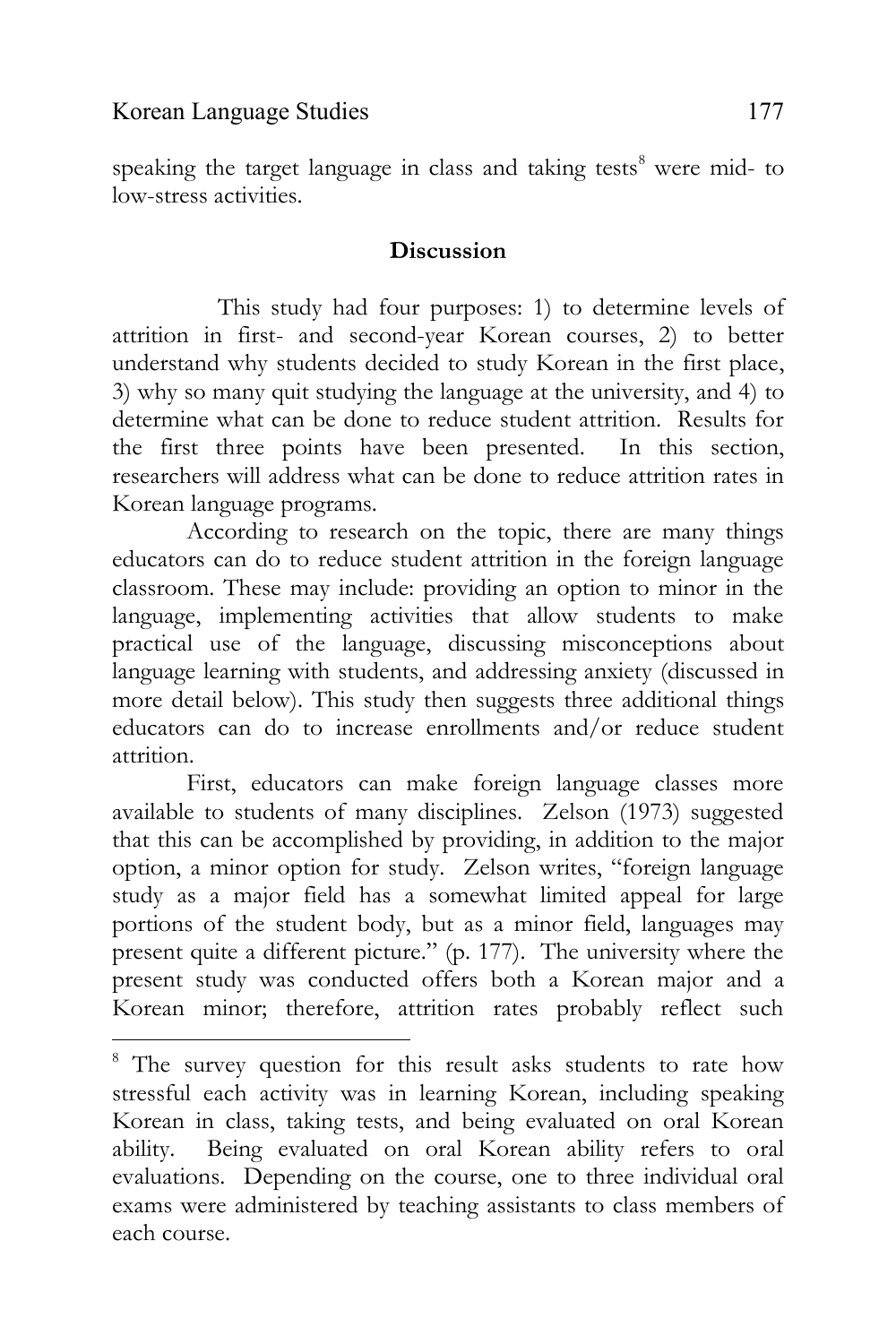conditions as Zelson suggests.

Just as providing a minor option for students who study the language for reasons other than pure academic motivation may decrease attrition, providing practical applications and activities in foreign language courses may also help maintain student interest and motivation. Citing Sims (1981), Lemke (1993) suggested that "lack of practical use of the foreign language may also help explain the large number of students electing to drop from the program" (p. 13). Krashen (1984) found that students in the 1990s were "more interested in 'using' the language, not just learning about it" (p. 13). Korean language educators are at a slight disadvantage with Korean resources in The United States because there are fewer native Korean speakers with whom students may interact on any given day. Students learning languages such as Spanish may have more opportunity and access both to written material and native speakers of the language. Consequently, Korean language educators may adjust to students' practical interests by providing language activities and materials relative to their majors (perhaps through independent projects), and by suggesting and providing ways for them to integrate themselves into local and/or online communities that use the target language.

Horwitz (1988) suggested that educators can reduce attrition rates by correcting or addressing student beliefs about foreign language learning, including the apparent belief that attaining fluency requires "relatively little effort" and that "acquiring another language is a special 'gift' that some people have and that most people do not have" (p. 283<sup>9</sup>). The value of this "deconditioning" is argued by Holec (1981), as cited by Horwitz, who claims that "psychological preparation or 'deconditioning'" rids them of "preconceived notions and prejudices which would likely interfere with their language learning," and that it allows students to "become effective selfdirected learners" (pp. 283–284, 292). Horwitz suggests that students who continue with language learning are those whose beliefs about it are probably different from their dropout peers (p. 291).

Correcting the misconception that language learning requires little time and effort may be an effective method in combating attrition due to students' unrealistic expectations. Both non-HLLs

 $\overline{\phantom{a}}$ 

<sup>&</sup>lt;sup>9</sup> Horwitz takes the second quote from Acheson (1987) and Simon (1980).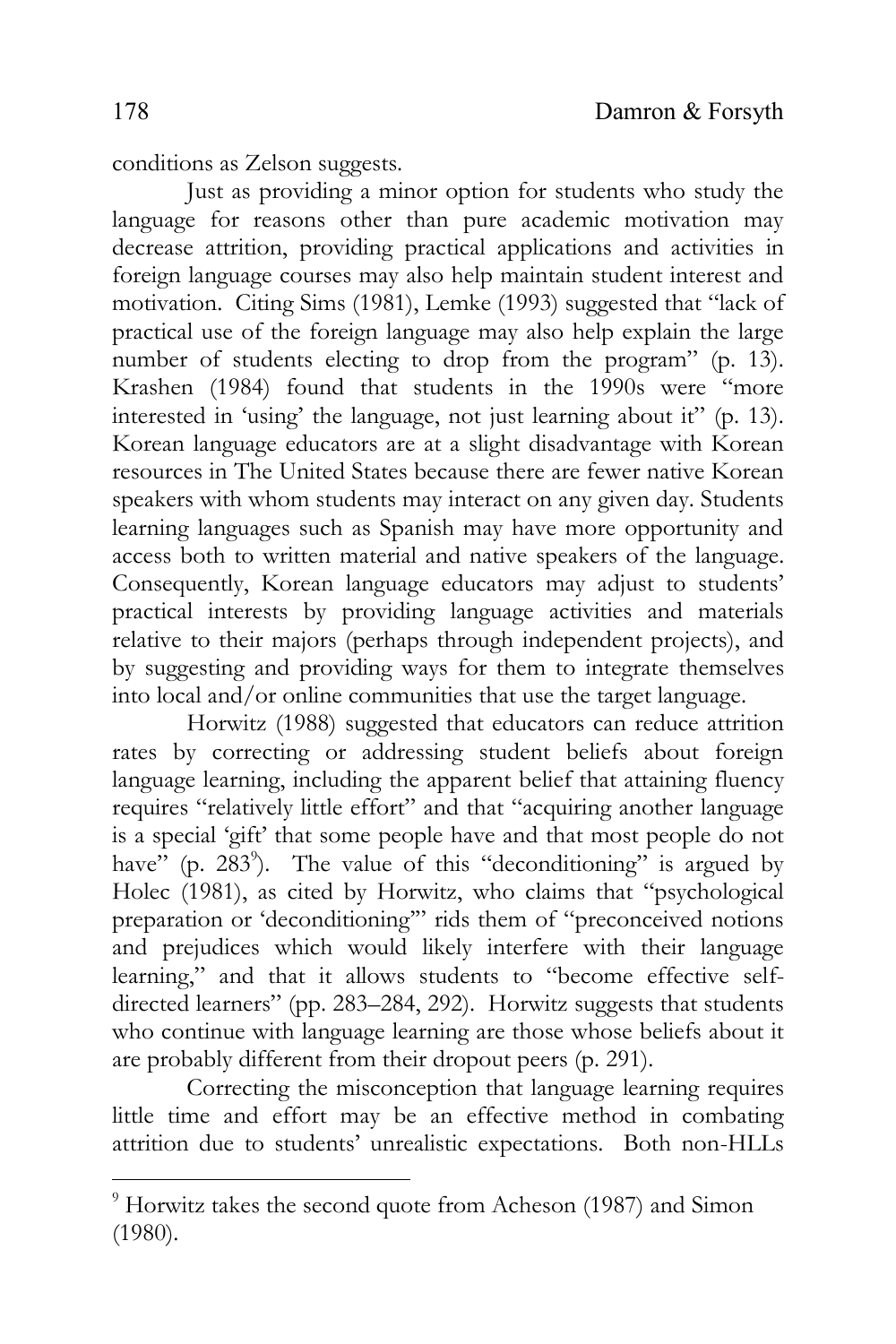$\overline{\phantom{a}}$ 

and HLLs may enroll in language courses with unrealistic expectations, but these beliefs can be particularly intense for HLLs. In one qualitative study of Korean HLLs, Damron and Forsyth (2010) found that frustration was an emotional factor that affected some students' motivation in studying their heritage language—they were frustrated that enrolling and completing a single class was not leading to the fluency and literacy they expected, and that "becoming literate in Korean would be in some ways just as difficult and timeconsuming" for them as it was for their non-HLL counterparts (p. 89). To address these concerns, Horwitz suggested, "it would probably be useful for teachers to discuss with students reasonable time commitments for successful language learning and the value of some language ability even if it is less than fluent" (p. 286).

Anxiety can be addressed in the language classroom through positive reinforcement of the students' self-esteem. Aida (1994) suggested that anxious students who possess high self-esteem "may be able to handle anxiety provoking situations" (p. 164). Greenberg et al. (1992, as cited by Aida) "proposed a terror management theory which posits that 'people are motivated to maintain a positive selfimage because self-esteem protects them from anxiety'" (p. 164–65). Teachers might reinforce student's self-worth in language classes by correcting mistakes kindly, with an accompanying compliment and by pointing out that mistakes students make in class are common to most learners of the language. Educators may also, as Bailey (2003) recommends, discuss anxiety with students to determine causes. $10$ Students with particularly serious cases of anxiety may be identified<sup>11</sup> and given particularly positive attention and/or referred to a professional counselor. Educators should also be sensitive to learning-related disabilities.

Lemke (1993) also found that the introduction of an outcomes-based approach was successful, and attrition levels varied

<sup>&</sup>lt;sup>10</sup> Bailey refers the educator to Bailey, Daley, & Onwuegbuzie (1999); Bailey, Onwuegbuzie, & Daley (2000); Horwitz & Young (1991); and Young (1999) for more information.

 $11$  Bailey (2003) lists some behavioral signs of anxiety, including "avoiding class, not completing assignments, and a preoccupation with the performance of other students in the class" (citing Bailey, 1983; Horwitz et al., 1986).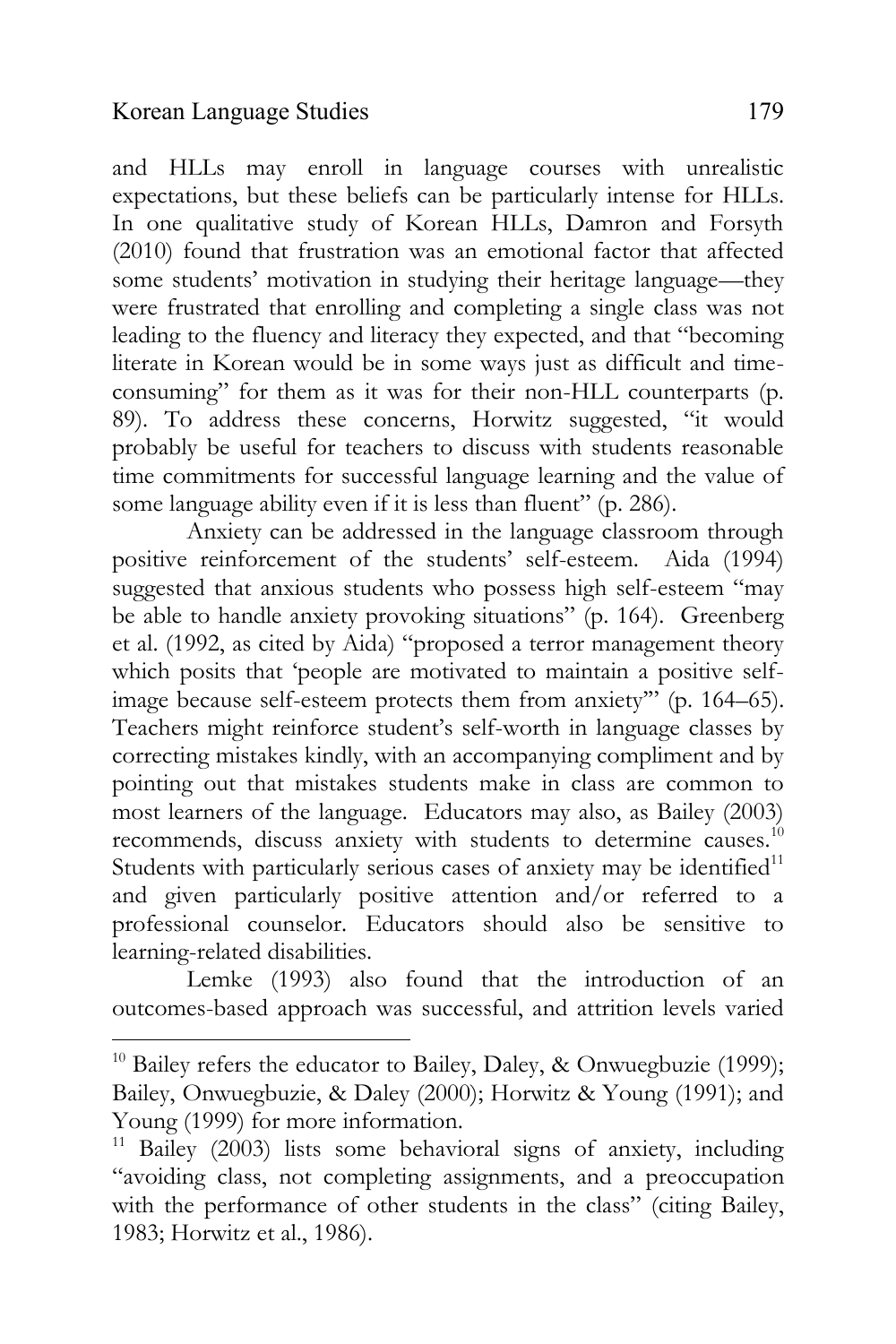according to who taught classes in a given year (p. 43) and that, as mentioned earlier, teaching at a slower pace may increase effectiveness of principle mastery.

Based on results from the present study, three additional suggestions will be made for what educators can do to increase enrollment and/or reduce student attrition in Korean language classes. These include advertising the course in a manner that appeals to students' initial motivations, teaching the course at hours where students are less likely to have schedule conflicts, and creating a language lab that offers tutoring.

First, 91% of students responding to the survey said they were motivated ("high" or "mid" answer) to take Korean because it looked interesting and because "it's an important language." Eightyfive percent were similarly motivated for future career benefits (mean: 69%, standard deviation: 17%). Considering these motivators, it seems that promotional activities (i.e. fliers, booths in the student union, cultural activities, etc.) around campus catered to these motivating factors may increase enrollments. In addition, creating classroom activities that cater to these motivations (i.e. Role playing business interactions, practicing buying and selling, working with money, etc.) may decrease attrition.

Next, 70% of students responding to the survey chose 'schedule conflicts' as an important factor ("high" or "mid" answer) in deciding to stop taking Korean (mean: 40%, standard deviation: 17%). Therefore, offering more class times or teaching the course at a less popular hour (early morning or late afternoon, perhaps) may be the best way to decrease student attrition. In addition, for students who are serious about continuing Korean but have major required courses that conflict with the daily schedule, it may be appropriate to allow students to attend the Monday, Wednesday, and Friday sessions or the Tuesday and Thursday sessions and have them work with the TA during office hours or in the language lab to keep up with the class work.

Seventy-seven percent of students responding to the survey noted that the addition of a language lab that offered tutoring would have been an important factor in influencing them to continue (mean: 48%, standard deviation: 17%). If resources allow, this could be another option to prevent high attrition rates. However, at the university where this study was conducted there are teaching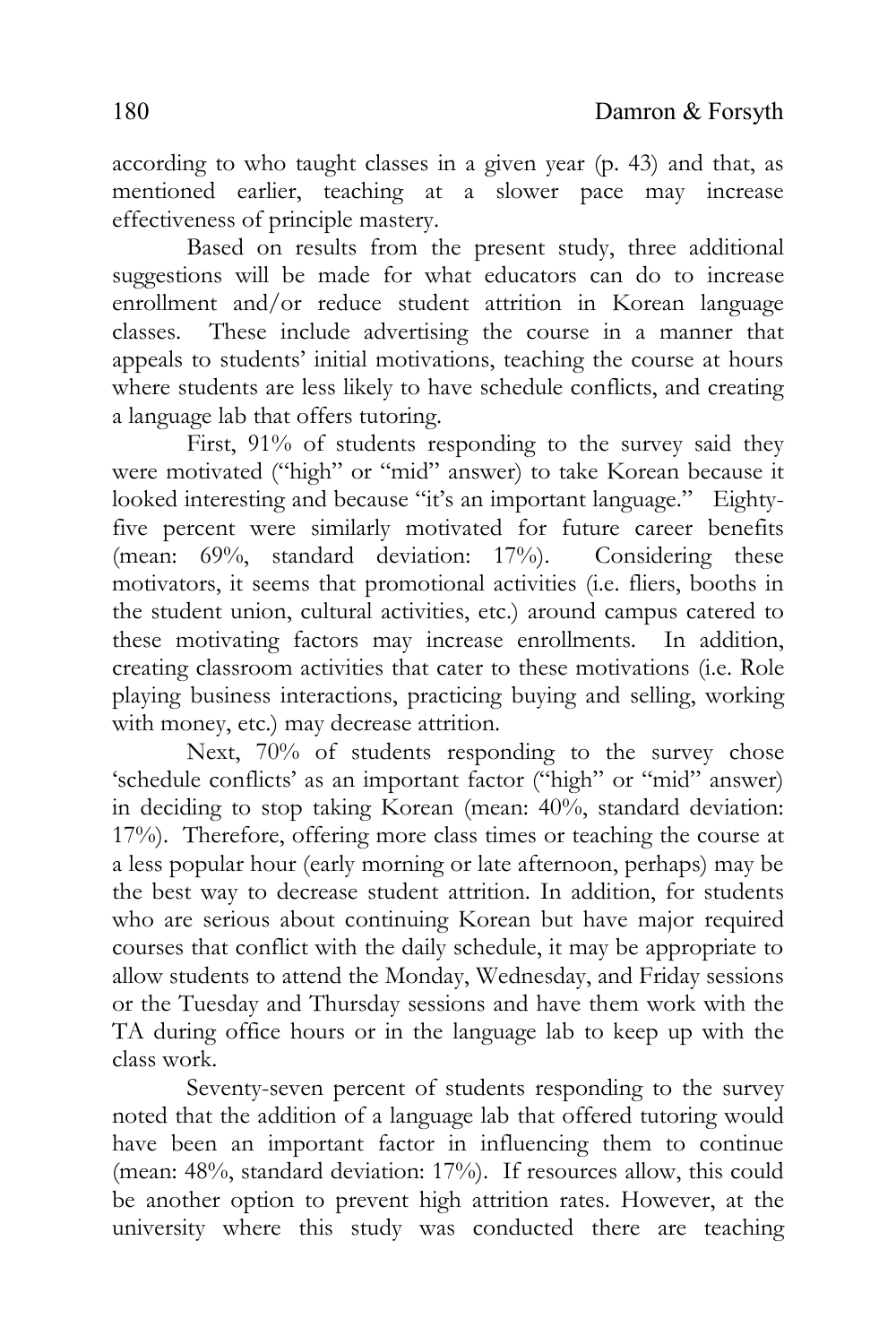assistants, who have mandatory office hours, available to all students for approximately twenty hours each week. Their services are rarely utilized.

#### **Conclusion**

This study set out to measure attrition rates in Korean language classes at a large university in the United States, to determine reasons for Korean language class enrollment and reasons for attrition, and to consider what educators can do to address high rates of attrition in language courses.

It was determined that students took Korean primarily because they heard it was interesting, thought it was an important language, saw future career benefits, and/or because they had Korean heritage. Interestingly enough, student expectations were reasonable; most began in Korean 101 with a desire for proficiency in basic words and phrases or somewhat conversational fluency. Most (90.5%) students were satisfied with their grades in the class. However, this study observed an average attrition rate from the 101 class to the 202 class of 85%. As stated before, timing was the biggest issue: students indicated that the most important factor in deciding to quit Korean was that it didn't fit their schedules. Anxiety did not appear to be a major factor in attrition; most students felt that they were either good or average at learning languages. However, one high-stress activity for almost half of those who responded to this question was being evaluated on their Korean ability. When asked what would have motivated them to continue taking Korean, it became apparent that by offering more times to take a class (possibly with smaller class sizes), and by creating a tutoring/ language lab, many students would continue to take it.

This study has several implications for further research. The first of these involves a new analysis of the data presented here, comparing heritage versus non-heritage student responses. This analysis was beyond the intended scope of the present paper. Other comparisons may be made, including if/how one's gender, etc. affects their motivations. Next, if the administration of a Korean program decides to apply some of the suggestions outlined here to decrease attrition, a significant study would compare attrition rates and student survey responses before and after any change(s).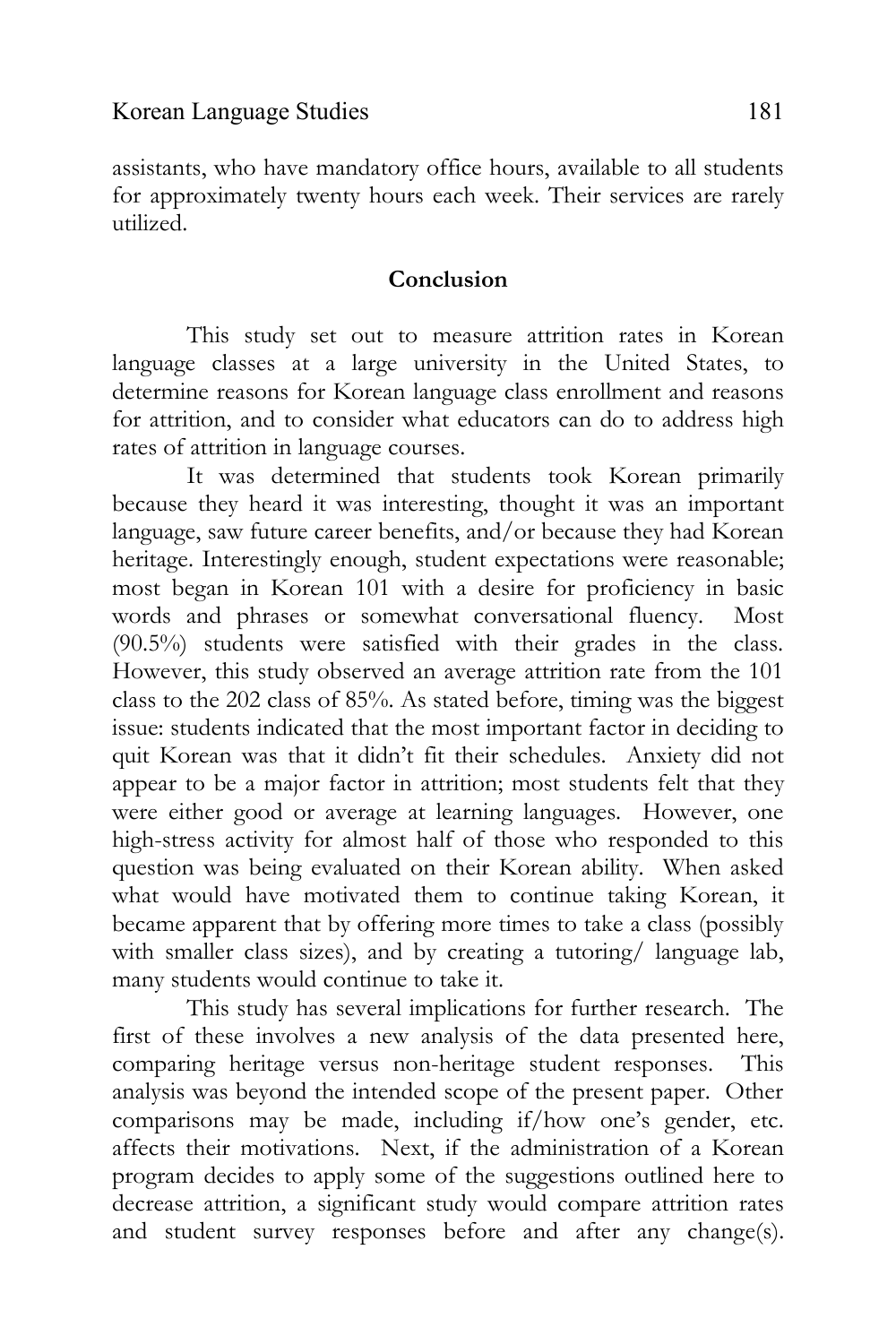Additionally, it may prove insightful to study categories of motivating factors (i.e., instrumental motivation) and determine whether or not, for example, various instrumental factors about which students responded are statistically correlated, and if so, how they compare to other categorical groups (i.e., integrational motivation, etc.).

Additionally, there were several limitations. First, religious motivations may have been addressed specifically in the survey to determine if these had any impact on student enrollment and/or attrition. Next, this sample was a response/convenience sample. While as far as the authors know, this study is the first to present student attrition rates in university-level Korean language classes, it calls for a more methodical approach in the future, with either all students or a random sample of students completing the survey.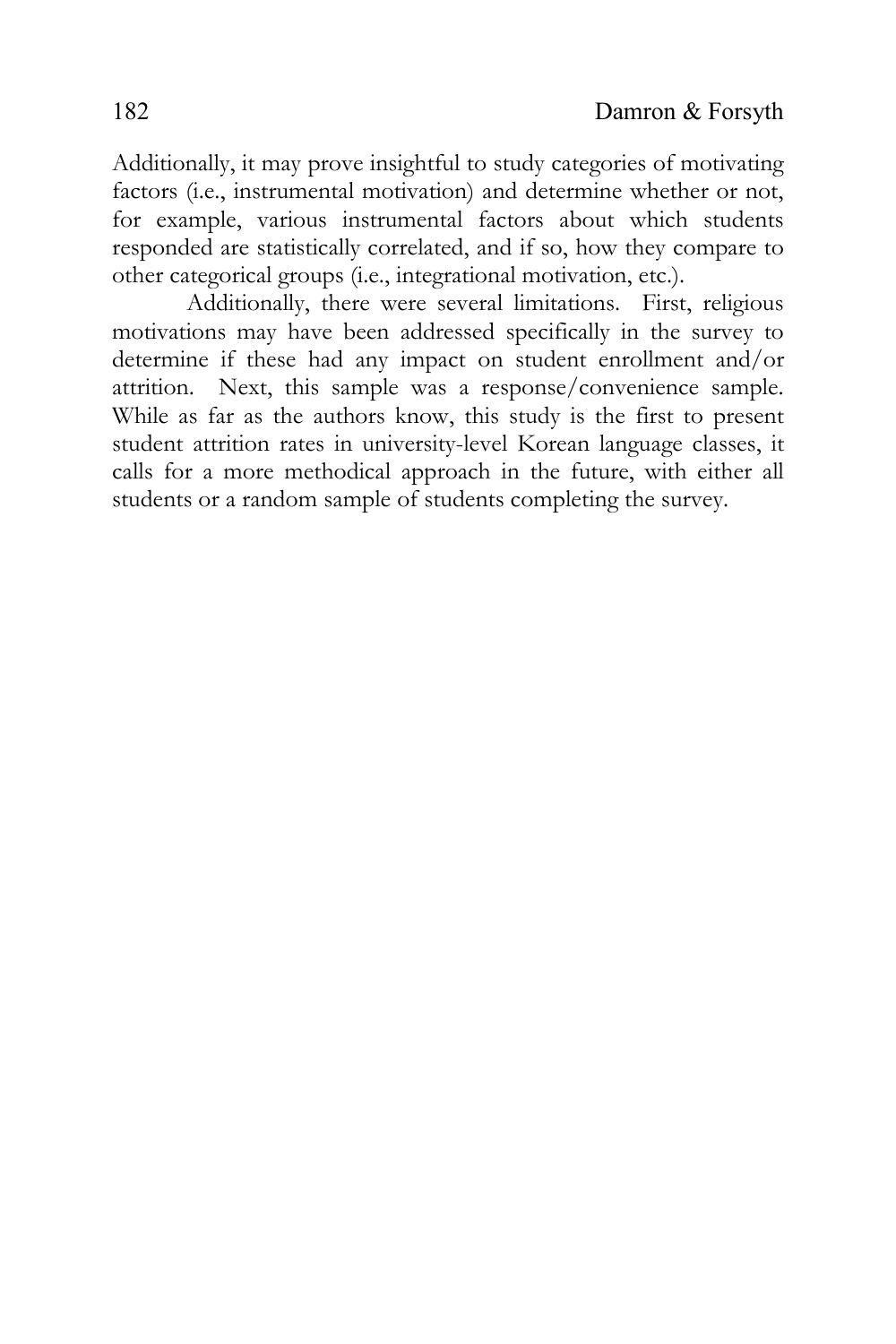#### **References**

- Aida, Y. (1994). Examination of Horwitz, Horwitz, and Cope's construct of foreign language anxiety: The case of students of Japanese. *The Modern Language Journal*, *78*(2), 155–167.
- Bailey, P., Onwuegbuzie, A., & Daley, C. (2003). Foreign language anxiety and student attrition. *Academic Exchange Quarterly*, *7*(2), 304–8.
- Cohen, J. (1988). *Statistical power analysis for the behavioral sciences* (2nd ed.). Hillsdale, NJ: Erlbaum.
- Damron and Forsyth (2010). Korean heritage students and language literacy: A qualitative approach. *Cross-Cultural Studies*, 20, 29- 66.
- Horwitz, E., Horwitz, M., & Cope, J. A. (1991). Foreign language classroom anxiety. In *Language anxiety: From theory and research to classroom implications* (pp. 27–39). Englewood Cliffs, NJ: Prentice Hall.
- Horwitz, E. K. (1988). The beliefs about language learning of beginning university foreign language students. *The Modern Language Journal*, *72*(3), 283–95.
- Jo, H.-Y. (2001). Heritage language learning and ethnic identity: Korean Americans' struggle with language authorities. *Language, Culture, and Curriculum*, *14*, 26–41. doi:10.1080/07908310108666610
- Kim, E. J. (2006). Heritage language maintenance by Korean-American college students. In K. Kondo-Brown (Ed.), *Heritage language development: Focus on East Asian immigrants* (pp. 175–208). Amsterdam: John Benjamins.
- Kim, H. H. (2001). Issues of heritage learners in Korean language classes. In J. J. Ree (Ed.), *Korean Language in America 6: Papers from the Sixth Annual Conference and Professional Development Workshop* (pp. 257–274). Tallahassee, FL: American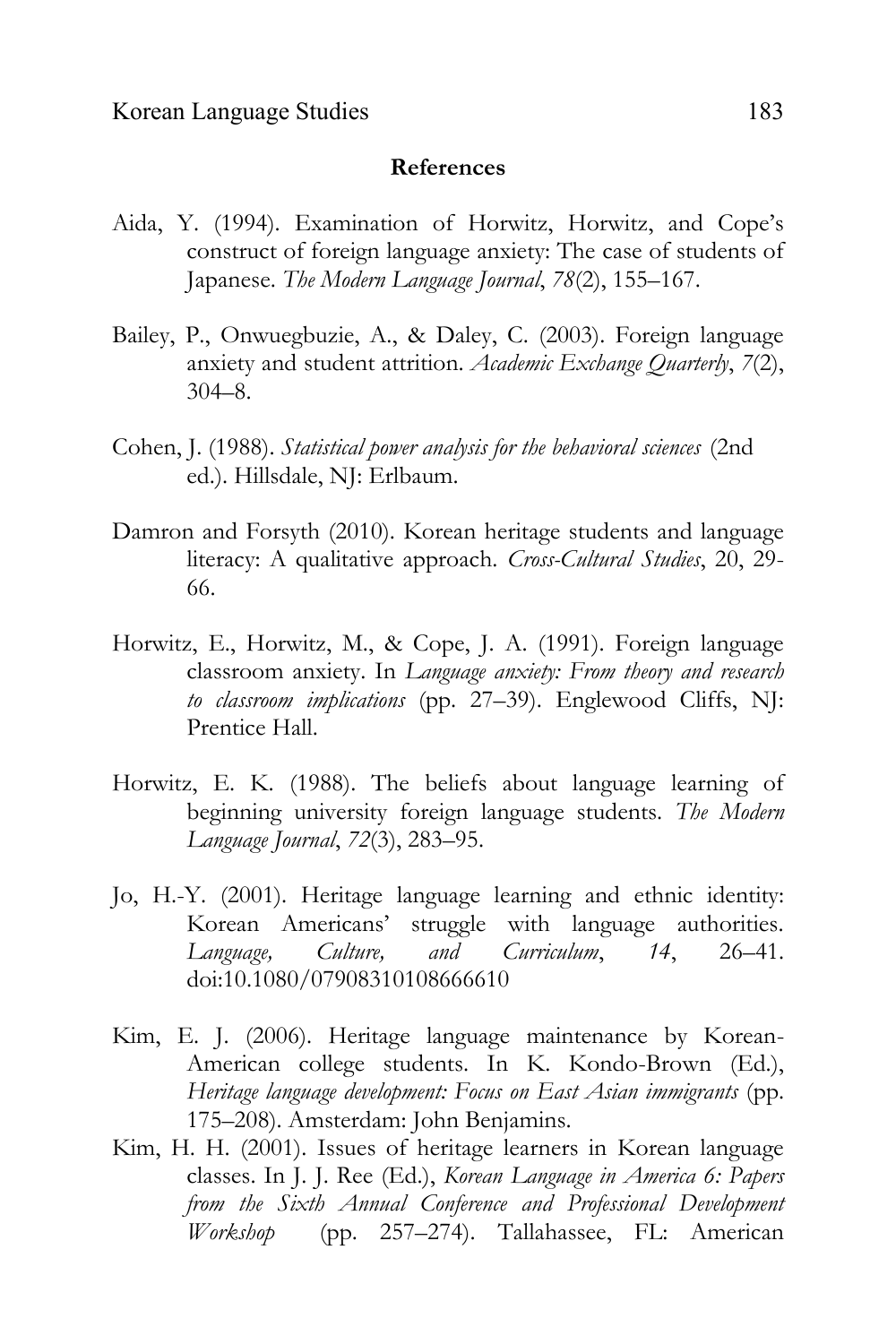Association of Teachers of Korean.

- Kim, H. H. (2002). The language backgrounds, motivations, and attitudes of heritage learners in KFL classes at University of Hawaii at Manoa. In J. J. Ree (Ed.), *Korean Language in America 7: Papers from the Seventh Annual Conference and Professional Development Workshop* (pp. 205–222). Tallahassee, FL: American Association of Teachers of Korean.
- Lee, J. S., & Kim, H.-Y. (2008). Heritage language learners' attitudes, motivations, and instructional needs: The case of postsecondary Korean language learners. In K. Kondo-Brown & J. D. Brown (Eds.), *Teaching Chinese, Japanese, and Korean heritage language students: Curriculum needs, materials, and assessment* (pp. 158–85). New York, NY: Erlbaum.
- Lee, S. H., & Han, H. (2007). Issues of validity of SAT Subject Test: Korean with listening. *Applied language learning*, *17*(1&2), 33– 56. Retrieved from www.dliflc.edu/file.ashx?path=archive/documents/ALL17.p df
- MacIntyre, P. D., & Gardner, R. C. (1989). Anxiety and second language learning: Toward a theoretical clarification. *Language Learning*, *39*(2), 251–75.
- Reynolds, R., Howard, K., & Deák, J. (2009). Heritage language learners in first-year foreign language courses: A report of general data across learner subtypes. *Foreign Language Annals*, *42*(2), 250–69.
- Yang, J. S. (2003). Motivational orientation of Korean language learners and ethnic identity development of heritage learners: Needs analysis of the Korean community (language/culture) schools in Hawai'i. In C. You (Ed.), *Korean Language in America 8: Papers from the Eighth Annual Conference and Professional Development Workshop* (pp. 295–314). Berkeley, CA: American Association of Teachers of Korean.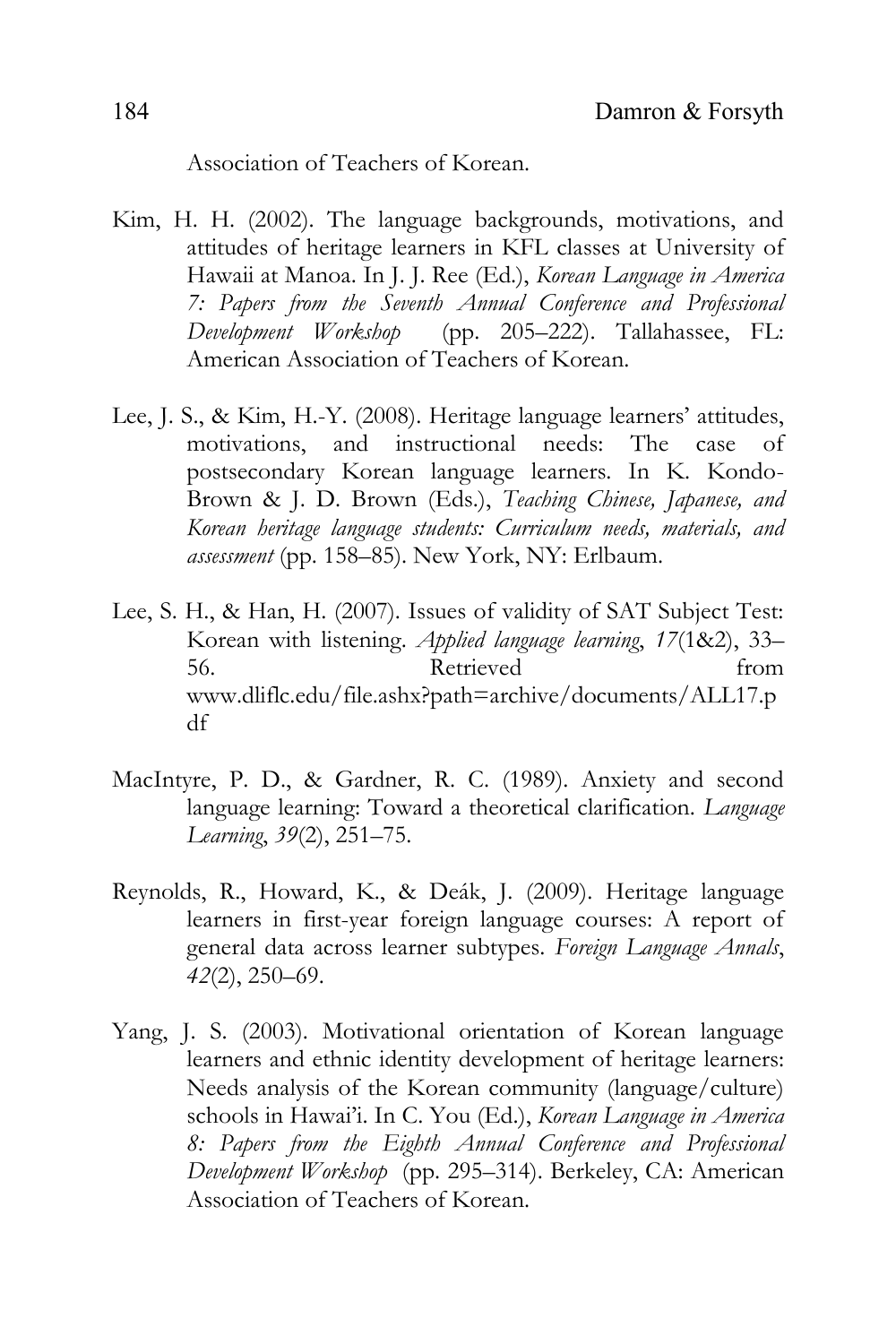You, C. (2001). Heritage vs. non-heritage issues revisited. In J. Ree (Ed.), *Korean Language in America 6* (the 2001 AATK conference proceedings) (pp. 275–284). Honolulu, HI: The American Association of Teachers of Korean.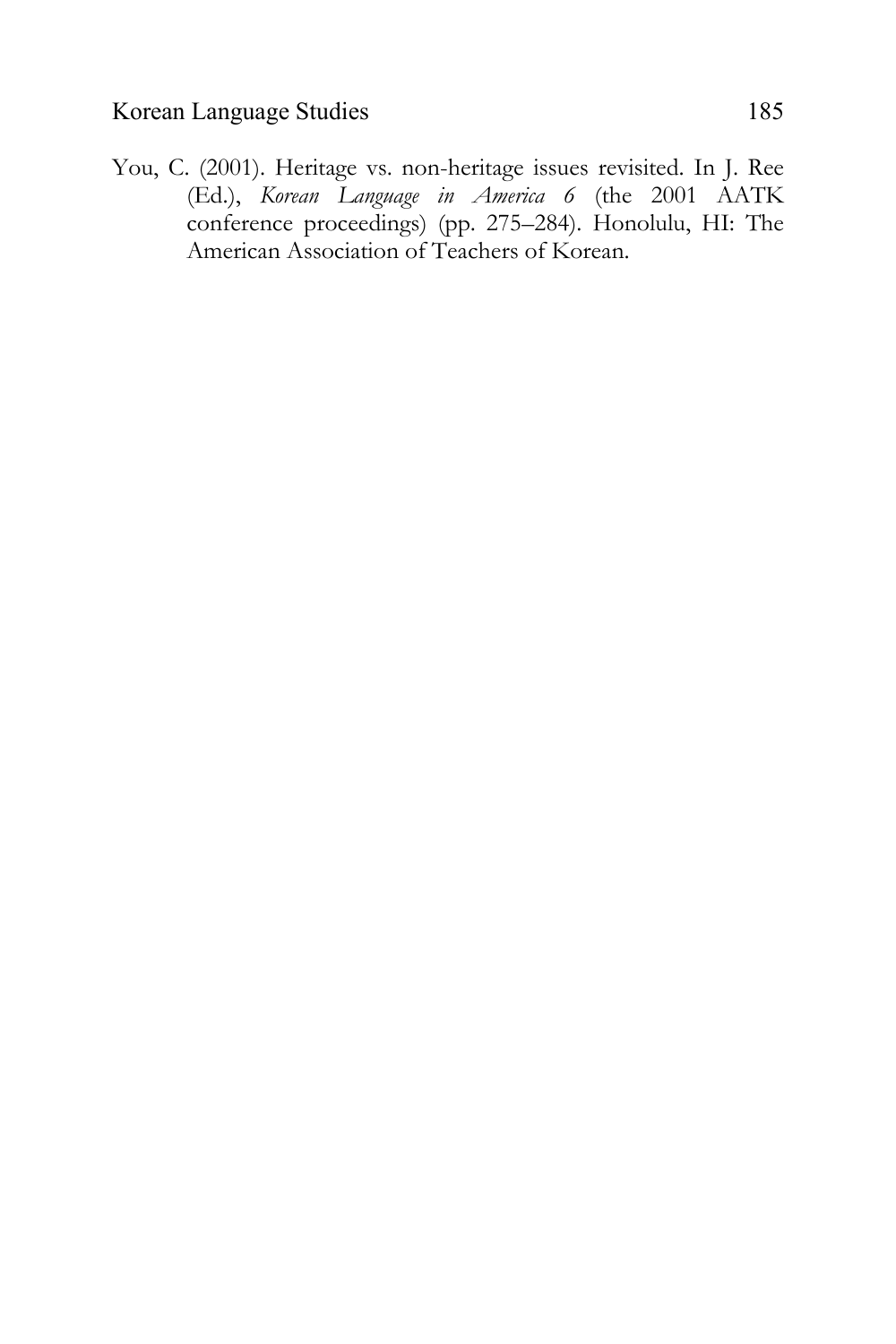# **Appendix A**

**Survey**

|     | 1. When did you take Korean 101?            |             |             |                                                                                                                |
|-----|---------------------------------------------|-------------|-------------|----------------------------------------------------------------------------------------------------------------|
|     | Fall 2005 Fall Fall Fall Fall               |             |             | Fall2010                                                                                                       |
|     | 2. What was the last Korean Class you took? |             |             |                                                                                                                |
| 101 |                                             | 102 201 202 | $301$ still |                                                                                                                |
|     |                                             |             |             | א של היוויר ביתר היוויר בין היוויר היוויר היוויר היוויר היוויר היוויר היוויר היוויר היוויר היוויר היוויר היווי |

3. Please indicate on the scale how important each factor was in deciding to take Korean 101.

|                                          | <b>Less</b> |   | More |
|------------------------------------------|-------------|---|------|
| I have Korean Heritage                   |             |   |      |
| It fulfills an academic requirement      |             |   | 5    |
| I heard it was interesting               |             |   | 5    |
| I like Korean pop culture                |             |   | 5    |
| I have a Korean friend/significant other |             |   | 5    |
| Its an important language                |             |   |      |
| Future career benefits                   |             | 3 | ר    |
| It looked interesting                    |             |   | 5    |
| Other/Comments:                          |             |   |      |

4. Please indicate how important each factor was in deciding to stop taking Korean.

|                                             | Less |   | More |
|---------------------------------------------|------|---|------|
| I lost interest in Korean                   |      |   |      |
| I fulfilled my academic                     |      | 3 | 5    |
| I learned all the Korean I wanted           |      | 3 | 5    |
| It was too difficult                        |      | 3 | 5    |
| I wasn't learning as much as I wanted       |      | 3 | 5    |
| I wasn't comfortable moving up to the next  |      |   | 5    |
| I no longer had a Korean friend/significant |      |   | 5    |
| It was too time consuming                   |      | 3 |      |
| It didn't fit my schedule                   |      | 3 |      |
| It wasn't challenging enough                |      |   | 5    |
| Learning Korean was                         |      |   | 5    |
| Other/Comments                              |      |   |      |

5. Please indicate how much each of the following would have influenced you to continue taking

|                                                  | Less |   | More |
|--------------------------------------------------|------|---|------|
| Less time consuming                              |      |   |      |
| Offered at a different time                      |      |   | 5    |
| Taught by a different teacher                    |      |   |      |
| Different classroom environment/activities       |      |   |      |
| Less rigorous coursework                         |      |   |      |
| More rigorous                                    |      |   |      |
| The addition of a language lab offering tutoring |      | 3 | ר    |
| Less stressful                                   |      |   | ר    |
| Other/Comments                                   |      |   |      |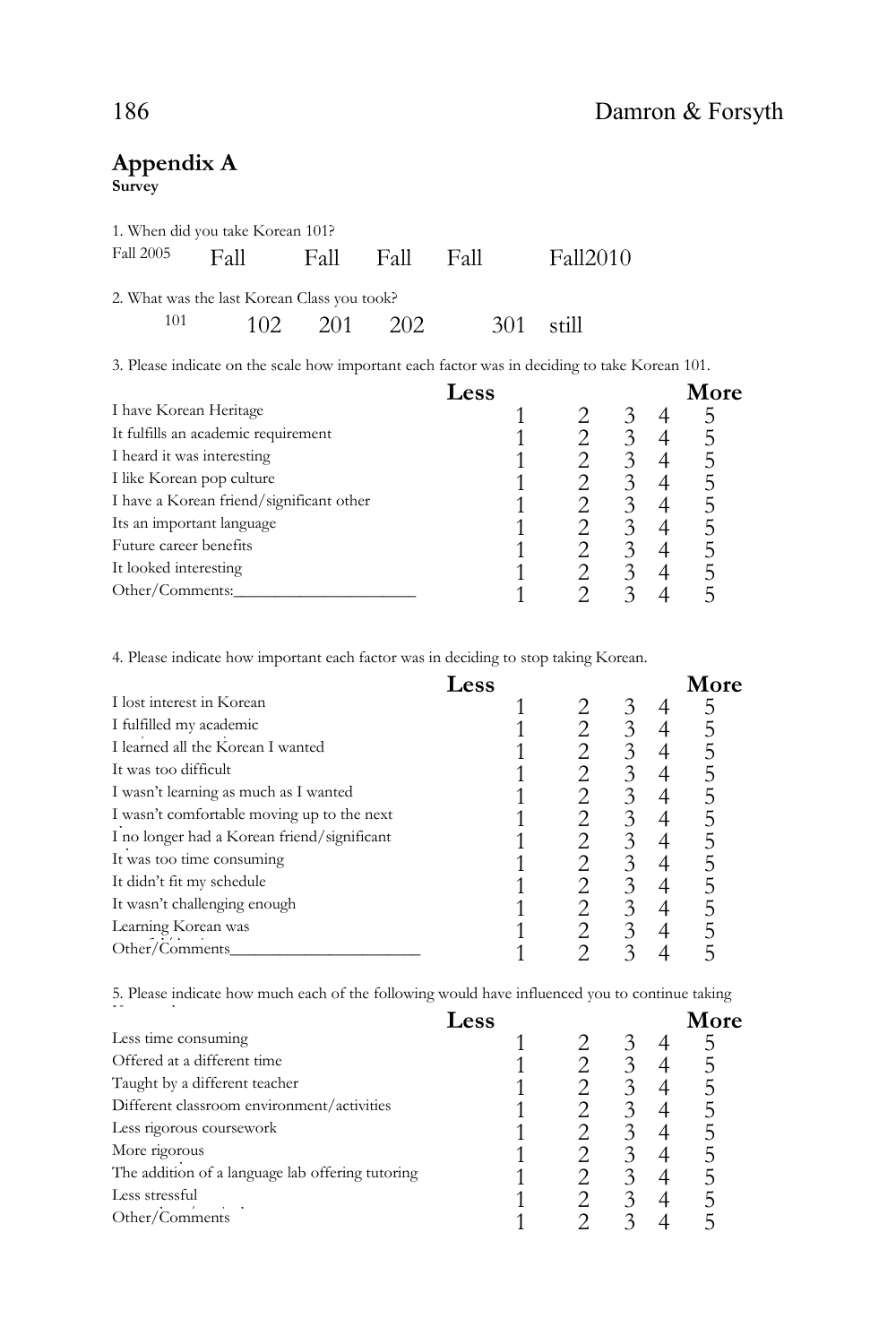# Korean Language Studies 187

| 6. How proficient did you want to become when you first started Korean 101?<br>a. Like a native<br>d. Only basic words and phrases | b. |                          |                | c. Somewhat           | <b>e.</b> No expectations about |                |                |                |                         |
|------------------------------------------------------------------------------------------------------------------------------------|----|--------------------------|----------------|-----------------------|---------------------------------|----------------|----------------|----------------|-------------------------|
| 7. Did you receive satisfactory grades in your Korean classes?                                                                     |    |                          |                |                       |                                 |                |                |                |                         |
| a. Yes, I did as well as I had hoped                                                                                               |    |                          |                |                       |                                 |                |                |                |                         |
| <b>b.</b> No, I did not get the grades I had hoped for                                                                             |    |                          |                |                       |                                 |                |                |                |                         |
| 8. Are you Male/Female ? (please circle one)                                                                                       |    |                          |                |                       |                                 |                |                |                |                         |
| 9. What is your Major?                                                                                                             |    |                          |                |                       |                                 |                |                |                |                         |
| 10. Do you have?                                                                                                                   |    |                          |                |                       |                                 |                |                |                |                         |
| a. One Korean parent                                                                                                               |    | b. Two Korean<br>parents |                |                       | c. I'm adopted from Korea       |                |                |                | d. No Korean<br>parents |
| Other Korean                                                                                                                       |    |                          |                |                       |                                 |                |                |                |                         |
| 11. How good do you consider yourself at learning languages?                                                                       |    |                          |                |                       |                                 |                |                |                |                         |
| <b>Very Poor</b>                                                                                                                   |    |                          |                | Very                  |                                 |                |                |                |                         |
| 1                                                                                                                                  | 2  | 3                        | $\overline{4}$ |                       | 5                               |                |                |                |                         |
| 12. Please indicate how stressful each activity was in learning Korean.                                                            |    |                          |                |                       |                                 |                |                |                |                         |
|                                                                                                                                    |    |                          |                | <b>Less Stressful</b> |                                 |                |                |                | More                    |
| Speaking Korean in class                                                                                                           |    |                          |                |                       | 1                               | 2              | 3              | $\overline{4}$ | 5                       |
| Taking                                                                                                                             |    |                          |                |                       | 1                               | 2              | $\overline{3}$ | $\overline{4}$ | 5                       |
|                                                                                                                                    |    |                          |                |                       |                                 | $\mathfrak{D}$ | 3              | $\overline{4}$ | 5                       |